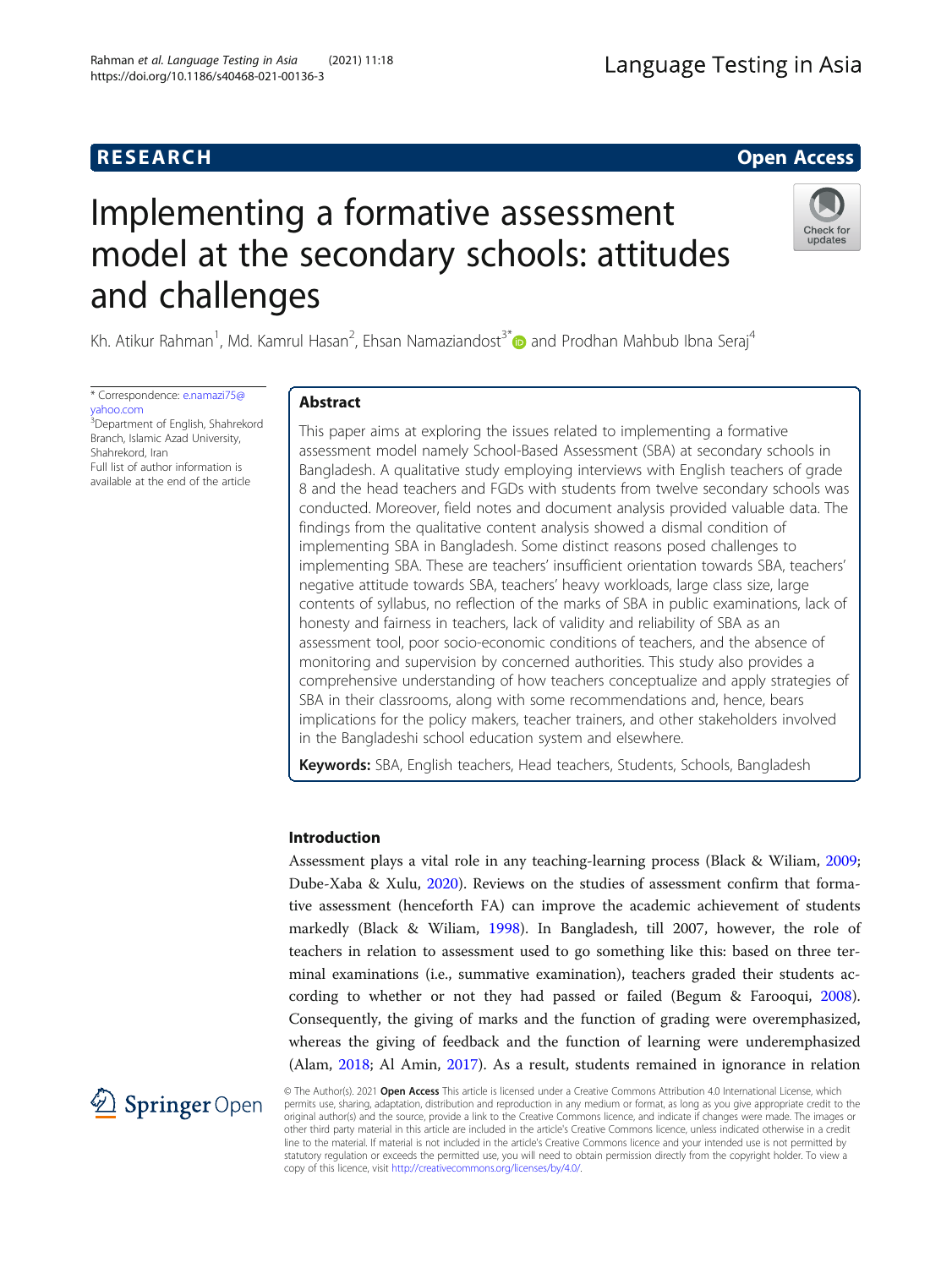to what teachers assessed, how they assessed, and how they communicated the results, and what was worth learning, how it should be learned, and how well they expected them to perform (Al Amin, [2017\)](#page-16-0). On the other hand, teachers hardly knew about their learners' progress and difficulties with learning and could not adapt their own work to meet learners' needs.

Literature demonstrates the negative impact of such type of assessment on student learning (Ghazali, [2017\)](#page-17-0). Reliance only on public or year-end examinations could negatively impact by wielding unconstructive effect on learners' emotional strength as an obstacle to their success (Stiggins, [2005\)](#page-17-0). Moreover, it fails to detect the learners' learning needs or provide feedback in improving instructional practice and is incapable of assessing skills, e.g., students' school behavior, orally expressing thoughts, or their problem-solving skills (Begum & Farooqui, [2008](#page-16-0)).

In order to close this gap in assessment, following the trend in many countries where there has been a major shift from year-end once-off high-stakes assessment to School-Based Assessment (henceforth SBA) (Yates & Johnston, [2018\)](#page-17-0), in 2007, as an attempt to revamp the quality of education at the secondary schools of Bangladesh (Azim, [2012](#page-16-0)), SBA was introduced in Bangladesh as a means of enhancing the validity and reliability of student assessment. Based on the features of assessment for learning (Black & Wiliam, [1998](#page-16-0)), SBA was an important educational shift for the schools, specifically for the teachers, and above all, for the entire education system. SBA has been adopted as a strategy for discouraging rote learning, removing examination pressure on teachers, and reducing the teachers' tendency to "teach to the test" (ADB, [2015:](#page-16-0)19), so that teachers could "assess their students' progress … on an ongoing basis during the year … and … give regular feedback to their students to help them learn better" (Begum & Farooqui, [2008](#page-16-0):46; Azim, [2012](#page-16-0)). SBA uses FA methodologies by teachers in order to realize timely corrective measured and actions, and it advocates the application of a variety of teaching-learning activities (ADB, [2015:](#page-16-0)20).

But another main study (Begum & Farooqui, [2008](#page-16-0)) which was basically a perception study conducted on teachers' attitude towards the implementation of SBA using teacher questionnaires and teacher interviews found a mixed feeling of optimism, apprehension, and doubt regarding the effectiveness of this means of assessment. In 2009–2010, a feasibility study was conducted on this SBA model. The study explored that this model was "too labor intensive" for classroom teachers, especially the reasons such as very large class sizes and insufficient training to prepare the students, etc. (ADB, [2015:](#page-16-0) 21). Interestingly, however, another contemporary study conducted as part of her MEd thesis by Purvin ([2011](#page-17-0)) on how Bangladeshi students in Science classrooms make sense of SBA found four answers to her research questions. These are as follows: (1) SBA was being practiced is as planned. (2) Students possessed a good understanding of the features and objectives of SBA. (3) They believed that SBA was playing effective roles in shaping their process of learning, development of skills, and good behavior. (4) Insufficient infrastructural and manpower facilities such as inadequate classrooms, teaching aids, shortage of teachers, and lesson durations stood in the way of implementing SBA.

Although all these three studies found some common factors which hindered the process of implementing SBA at secondary schools in Bangladesh, they explored contradictory findings as far as stakeholders' attitudes towards SBA and the practice of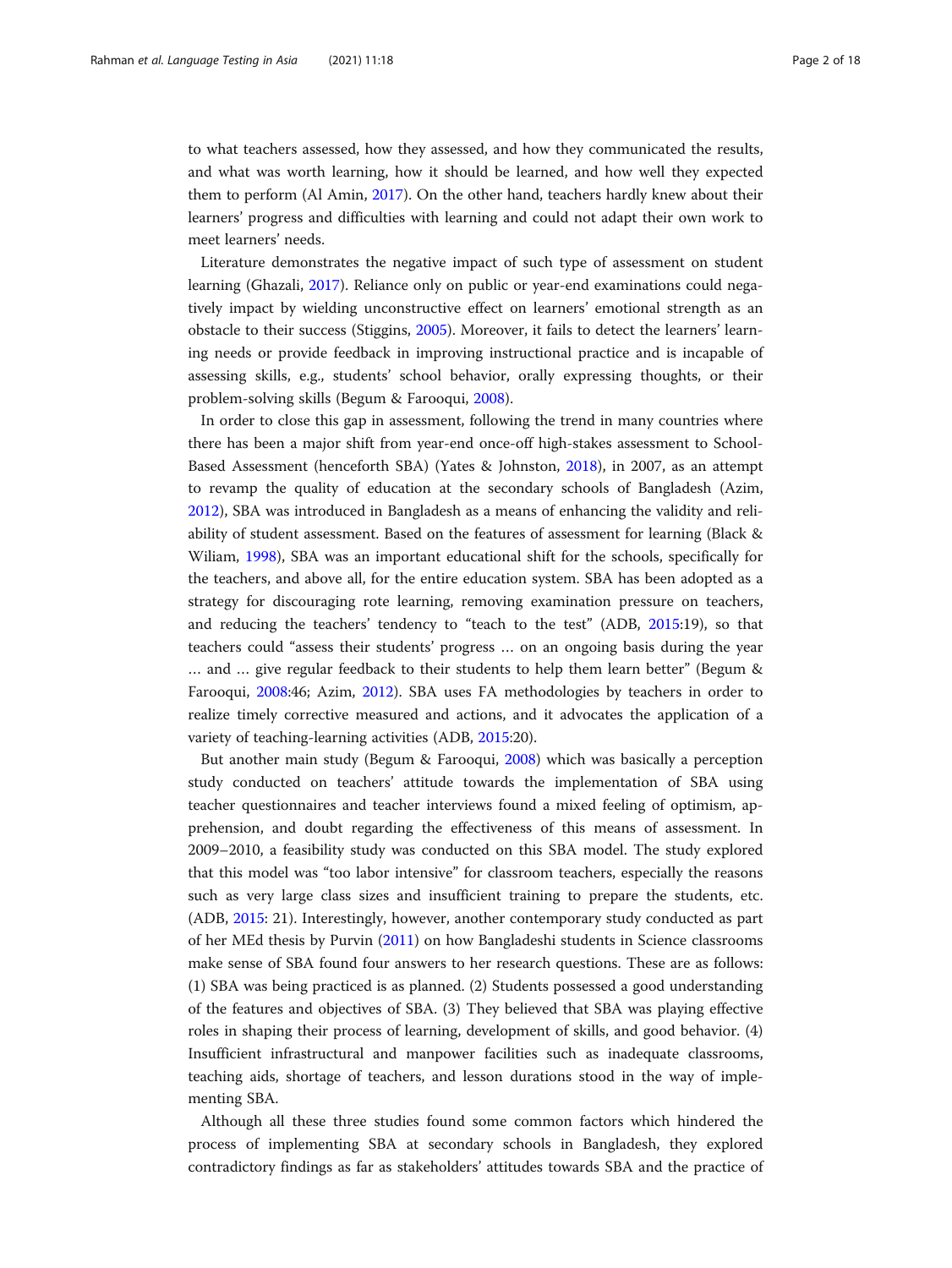SBA are concerned. Moreover, none of these studies had seen the case from a holistic perspective by including teachers, head teachers, and students as respondents. Hence, Purvin ([2011\)](#page-17-0) suggested the future researchers to explore the views of both teachers and students while researching the implementation of SBA. Therefore, an empirical study including teachers, head teachers, and students as respondents was conducted to explore the implementation of SBA in English subject, the attitudes of both teachers and students towards SBA, and the challenges faced by the English teachers at secondary schools of Bangladesh.

In this research context of language testing, the uniqueness of the current study is multi-fold. First, there are only three studies conducted in this context, but none of these studies was conducted to explore the implementation of SBA in English classrooms specifically. Second, none of these incorporated the views of both teachers and students in the same study (Purvin, [2011\)](#page-17-0). Hence, this study compensates the lack of studies in these two areas.

# Literature review

# Conceptualizing assessment and SBA

Assessment in the field of education is conceptualized as comprising two major phenomena: summative assessment (henceforth SA) or assessment of learning (AoL), and FA or assessment for learning (AfL) (Black and Wiliam, [2009](#page-16-0)). SA presents a final picture of students' academic achievement and is administered generally at the end of an academic semester or term to assess what students have learned and how well they have been taught (Black & Harris, 2014). It focuses on the final product and the end result of students' learning. It usually includes term final examinations, formal tests, or traditional examinations and projects, etc. (Dube-Xaba, & Xulu, [2020\)](#page-17-0). On the other hand, FA is concerned with assessing the quality of learner responses in various pieces of work to shape and improve the learner's competence. Thus, FA is "a practice of eliciting, interpreting, and using student achievement to make decisions about the next step in instruction" (Black & Wiliam, [2009:](#page-16-0) 5). FA is expected to help learners grasp their subject/module content and other topics using facilitation and related pedagogies with the aim of achieving learning goals (Black & William, 2018). Although formative and summative assessment processes are presented in the above discussion as two discrete purposes for assessment, there is considerable overlap. Assessment information from both systems can be used to enhance teaching and learning.

School-Based Assessment (SBA) is a form of FA which measures students' performance and improvement that is planned, designed, developed, organized, and executed in the schools, by the respective school teachers within the curricular framework (Kapambwe, [2010;](#page-17-0) Tong & Adamson, [2015](#page-17-0)). It allows multiple evaluation techniques which verify students' knowledge, comprehension, and skills (Kapambwe, [2010](#page-17-0)). SBA lessens the power of formal terminal or year-end examinations by making provision for implementing a variety of other forms of assessment. Davison and Leung [\(2009](#page-17-0)) used a slightly different term, Teacher-Based Assessment (TBA), for this, although both denote the same phenomenon. They define TBA as an assessment system where English teachers "plan and/or implement appropriate assessment procedures to monitor and evaluate student progress in their own classrooms" (p.393).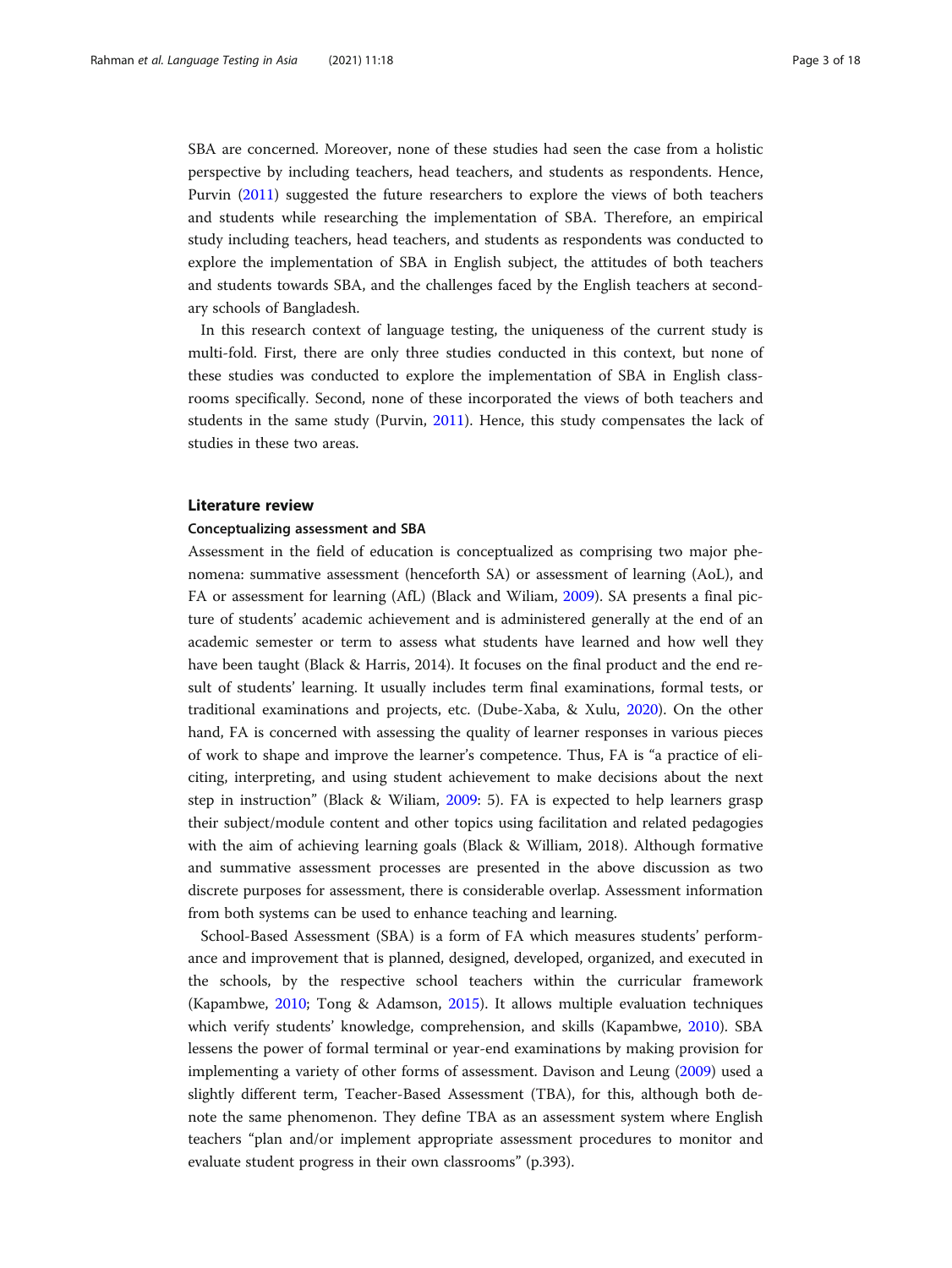Several meta-analyses in the arena of language testing and assessment provided evidence that formative SBA is effective in helping student language learning if it is effectively implemented (Grob et al., [2017;](#page-17-0) Weiss & Belland, [2016](#page-17-0)). Literature explores certain benefits of such types of assessment. Here, learners can demonstrate what they know and can do over a period of time and develop the capacity for peer and selfassessment, teachers get opportunities to give timely and comprehensive feedback to students (Havnes et al., [2012](#page-17-0)), and teachers can use a range of assessment techniques to approach diversified learning styles (Azim, [2012\)](#page-16-0). It also helps foster learners' motivation (Faber & Visscher, [2018\)](#page-17-0).

The introduction and practice of such types of assessment, however, is relatively a recent phenomenon. Introducing and implementing a new or innovative means of assessment is not a "simple matter" and "there is no quick fix that can alter existing practice by promising rapid rewards" (Black & Wiliam, [1998,](#page-16-0) p. 10). Teachers face a number of challenges in this regard. Aschbacher [\(1993](#page-16-0)) and Brindley ([1998\)](#page-16-0) are the two prominent researchers who worked on the viability and execution of different methods of assessment, their strengths, weaknesses, and successes. The study conducted by Aschbacher ([1993\)](#page-16-0) explored the following challenges in implementing alternative assessments. These are (a) teachers concentrated on assessing students' learning activities, not their outcomes; (b) they faced complications in fixing criteria for evaluating student work; (c) they faced assessment anxiety because of shortage of time to learn, plan, practice, use, and reflect on the procedures of assessment; (d) absence of teachers' focus on their teaching practices, professional exchanges regarding educational goals and methods, learners' manifold modes of expression; (e) they required training and continuing support; (f) they were unwilling to change; (g) there was lack of team involvement; and (h) there was lack of technical and administrative support.

Brindley [\(1998\)](#page-16-0), on the other hand, identified three common issues and problems. These are (a) political issues, which focus on the objectives as well as the intended use of the assessment; (b) technical issues, which deal with validity and reliability; and (c) practical issues, which deal with the means by which the assessment was practiced.

#### Conceptualizing SBA in Bangladesh

Secondary Education Sector Improvement Project (SESIP) is a Tk 490 crore mega project jointly financed by the Government of Bangladesh and Asian Development Bank (ADB). One of the recommendations of the projects was the introduction of SBA from 2006 (Begum & Farooqui, [2008](#page-16-0); Purvin, [2011\)](#page-17-0). Since some of the very vital objectives of education, i.e., solving communication skill, clearly expressing thoughts orally, problem-solving skill, learning to behave properly, and developing appropriate social and personal values, could not be assessed through the year-end summative examinations held in Bangladesh, SBA came into place with a view to assessing these wider objectives (Begum & Farooqui, [2008](#page-16-0); Purvin, [2011\)](#page-17-0).

Student assessment at schools including SBA contains the following areas:

1. Students' coursework—the academic work students do in their classrooms and at their homes throughout the academic year. This course work has six different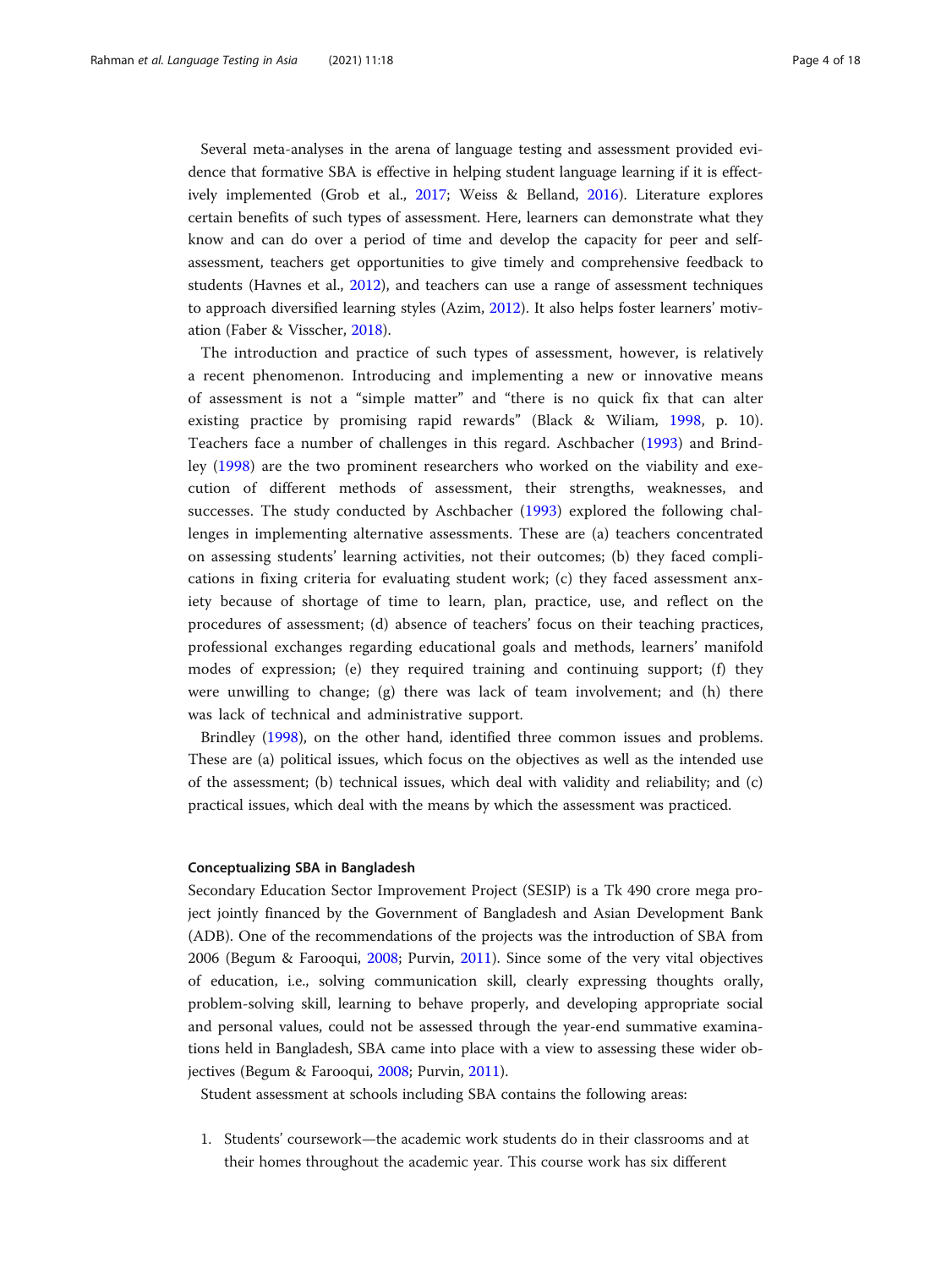areas: class tests, class work, home work, assignments, oral presentations, and group work. Each of these areas carries 5 marks, reaching 30 marks in total.

- 2. Students' personal development—students' behavior in their schools, their involvement in co-curricular activities, and development of their social and personal values
- 3. Students' performance in the year-end summative examinations (NCTB, [2006](#page-17-0); p. vi)

Hence, the total marks (i.e., 100) for each subject including English are divided as 30% marks for SBA and 70% for terminal/summative examinations (NCTB, [2006](#page-17-0); Azim, [2012\)](#page-16-0). Teachers were instructed to keep a record of their students' performance on SBA, and the head teacher of the school must monitor this.

Although SBA in Bangladesh bears 30% marks, it adds to students' overall grading alongside 70% marks in the final summative examination. Such contribution of FA marks to candidates' overall grading caught several researchers' attention. Mitchell ([2014](#page-17-0)) argues that FA in its pure form does not add to students' overall grading. He also articulates that FA is as much AfL as AoL which assesses students' progress during a course with a view to providing them the opportunity to improve. Likewise, Gipps ([1994](#page-17-0)) comments that rather than using for purely formative reasons, assessment during a course may also be used for summative or grading purposes. Though the formative method of SBA in Bangladesh carried an impact on year-end terminal assessment, it had not been used to do a diagnostic assessment.

#### Challenges in implementing formative assessment in non-western countries

Literature proves that in non-western countries where there is dominance of teachercentric practices and high-stakes public examinations, implementation of formative assessment faced challenges (Quyen et al., [2016](#page-17-0)).

For instance, a study conducted in Saudi Arabia found that effective implementation of formative assessment practices failed because of the presence of teacher-centric approaches in teaching and pressure on teachers to ensure students' success in the examinations, along with teachers' insufficient understanding about the principles of formative assessment and the ways to implement them in the classrooms (Al-Wassia et al., [2015\)](#page-16-0). Arrafii and Sumarni [\(2018](#page-16-0)) surveying 243 school teachers in Indonesia found that English teachers there had a lack of understanding of formative assessment.

A study conducted in the same time (Sidhu et al., [2018](#page-17-0)) in Malaysian secondary schools found "time constraints, classroom enrolment, heavy workload, and lack of training as their main challenges against the effective implementation of the CEFRaligned SBA" (p. 452). Other Malaysian studies (Fook et al., [2011;](#page-17-0) Ong, [2010](#page-17-0)) also identified teachers' lack of formative assessment skills and subsequent suggested professional training.

Berry [\(2011\)](#page-16-0) also found teachers in Mainland China, Taiwan, and Hong Kong "were not capable of translating AfL [Assessment for Learning] theories into classroom practices" (p. 59). In spite of having guidelines, teachers required more detailed and concrete information on the ways of implementing formative assessment in the classrooms.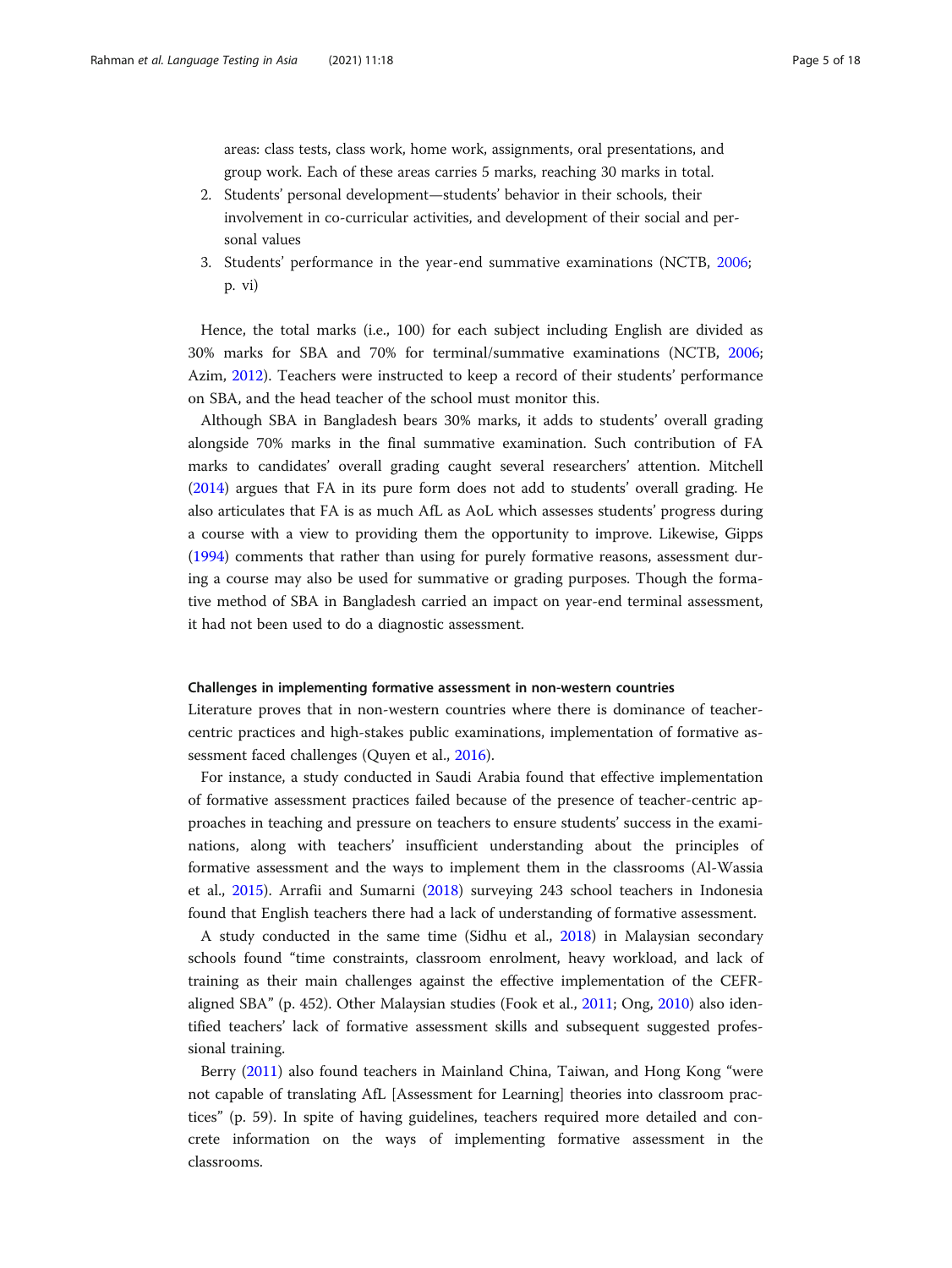Studies in South Africa (Byabato & Kisamo, [2014](#page-16-0); Kanjee & Sayed, [2013](#page-17-0); Maile, [2011](#page-17-0); Omorogiuwa & Aibangbee, [2017](#page-17-0)) also identified insufficient knowledge of teachers and inadequate training along with time constraints and lack of resources (Dube-Xaba & Xulu, [2020](#page-17-0); Reyneke, [2016](#page-17-0)) as barriers to a successful implementation of SBA. Other studies (Grob et al., [2017](#page-17-0); Weiss & Belland, [2016](#page-17-0)) suggested employing technology in the design of formative assessment to overcome obstacles, for example, large classes with diverse students and wide-ranging curriculum requirements.

All in all, the purpose of the study was to investigate the scenario of implementing SBA, attitudes of both teachers and students towards SBA, and the challenges teachers faced in implementing SBA in relation to English as a compulsory subject. This study answers the following research questions.

- (i) How is SBA implemented in English as a compulsory subject?
- (ii) What are the attitudes of English teachers and students towards SBA?
- (iii)What are the challenges English teachers faced in implementing SBA?

# Method

# Participants and the instruments

This empirical study is based on qualitative data. Required data for the study were collected through semi-structured interviews with English teachers of grade 8 and head teachers and focus group discussions (FGDs) with students from twelve secondary schools of Bangladesh. For selecting these sample schools, typical case sampling (Patton, [2002](#page-17-0)) was applied in this study so that an illustrative profile could be provided using a representative case. It enabled us to "illustrate or highlight what is typical, normal, average" (p. 243).

The following table reflects the teachers' characteristics in terms of their gender, age, practical experience of teaching, educational qualification, trainings, and location (Table 1).

| <b>Teacher</b>  | Gender (M/F) | Age | <b>Experience (years)</b> | <b>Oualification</b> | <b>Training</b> | Area of school |
|-----------------|--------------|-----|---------------------------|----------------------|-----------------|----------------|
| T1              | Male         | 45  | 17                        | BSS, MSS, BEd        | SBA, CEC, EIA   | Urban          |
| T <sub>2</sub>  | Female       | 38  | 12                        | BA, MA               | CEC. EIA        | Rural          |
| T <sub>3</sub>  | Male         | 41  | 13                        | BA, BEd              | ELTIP, EIA      | Rural          |
| T4              | Female       | 43  | 10                        | BA, BEd              | ELTIP, CEC, EIA | Urban          |
| T <sub>5</sub>  | Male         | 37  | 10                        | BSc, BEd             | ELTIP, CEC, EIA | Rural          |
| T <sub>6</sub>  | Female       | 47  | 19                        | BSS, BEd             | ELTIP, SBA, EIA | Urban          |
| T7              | Male         | 52  | 26                        | BA. BEd              | ELTIP, SBA, EIA | Rural          |
| T <sub>8</sub>  | Female       | 46  | 20                        | BA, BEd              | ELTIP, EIA, CEC | Urban          |
| T <sub>10</sub> | Male         | 42  | 14                        | BA, MA               | ELT, EIA        | Rural          |
| T11             | Male         | 46  | 20                        | BA, BEd              | ELTIP, EIA      | Rural          |
| T <sub>12</sub> | Female       | 38  | 14                        | BSS, MSS             | ELTIP, EIA      | Urban          |

Table 1 Profile of the sampled English teachers

BA Bachelor of Arts, BSc Bachelor of Science, BSS Bachelor of Social Science, BEd Bachelor of Education, MSS Master of Social Science, ELTIP English Language Teaching Improvement Project, CEC Communicative English Course, SBA School-Based Assessment, EIA English in Action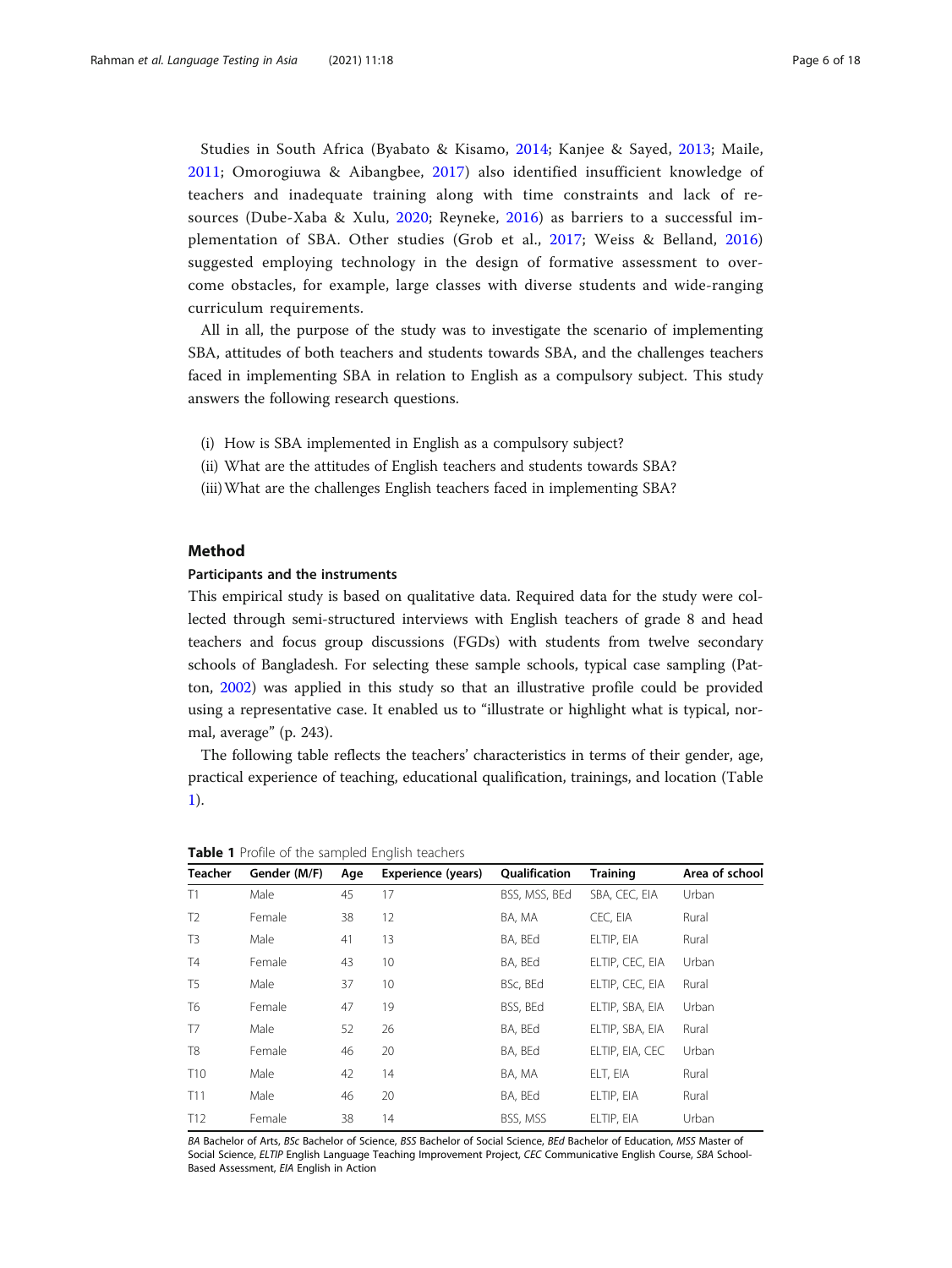The head teacher and one English teacher from each of these twelve schools were interviewed. Besides, twelve FGDs with students of grade 8 (one from each of these twelve English teachers of grade 8) were conducted. Each FGD comprised 9 students. Selection of the respondents of the FGDs was done purposively so that participation of students of every merit (high, mediocre, and low) level could be ensured. Moreover, field notes and document analysis provided valuable data.

In line with the objectives of the study, the contents of the interviews and focus group protocols focused on respondents' understanding of SBA, their attitudes towards it, assessment criteria and process in SBA, the role of teachers and students, the barriers of implementing SBA, and respondents' opinions and recommendations for its effective implementation.

All the interviews and FGDs were carried out in Bangla, because teachers and students preferred to converse in Bangla. These were transcribed first in Bangla and then were translated into English. In order to confirm the reliability of the data, these translations were verified by one of our colleagues who teaches English at a university in Bangladesh.

A transcript-based analysis approach (for teacher interviews) and a tape-based analysis (for FGDs) approach (Krueger & Casey, [2009](#page-17-0)) were used to deal with the interview and FGD data. Each of the interviews and FGDs was transcribed word by word. For each of the transcripts, individual coding was done and data were coded before these were being classified into themes, and eventually, connections were sought across the themes. Thematic analysis (Vaismoradi et al., [2016](#page-17-0)) was applied to analyze these qualitative data. Following an inductive approach, the researchers allowed themes to derive from the data instead of having preconceived notions about the implementation of SBA.

A program summary for each site was generated by the interviewer by transmitting quotes of the interview from the notes into a matrix ordered by each interview question. Organizing the collected data by topic or question and transferring these data into Excel were possible because of the site summaries. When the summary matrices of twelve individual sites were done, a cross-site summary matrix was produced using the data from all twelve site summaries (Miles & Huberman, [1994](#page-17-0)). Each site was listed in the first column of the spreadsheet, and the data grouped by interview questions was in the remaining columns. Then, content analysis was conducted by grouping pertinent quotes into preliminarily evolved categories displaying challenges disturbing implementation across the interview questions. Then, the challenges were put into a new matrix, while exemplary quotes were contained in the cells within the matrix. When coding was complete, the evidence for each factor was reviewed, and the parameters of each identified factor were defined. Recoding was also done once any coding discrepancies were identified. Majority of the time, we agreed on the preliminary coding, and for the remaining cases, we reached an agreement through discussion based on the review of preliminary interview data. Other members of the team who took part in the collection of data then provided feedback on results.

# Results

#### Practicing SBA in schools

During the FGDs with students, it has been found that they are familiar with the term, SBA, and they know that 30% marks are allocated for SBA (i.e., formative assessment).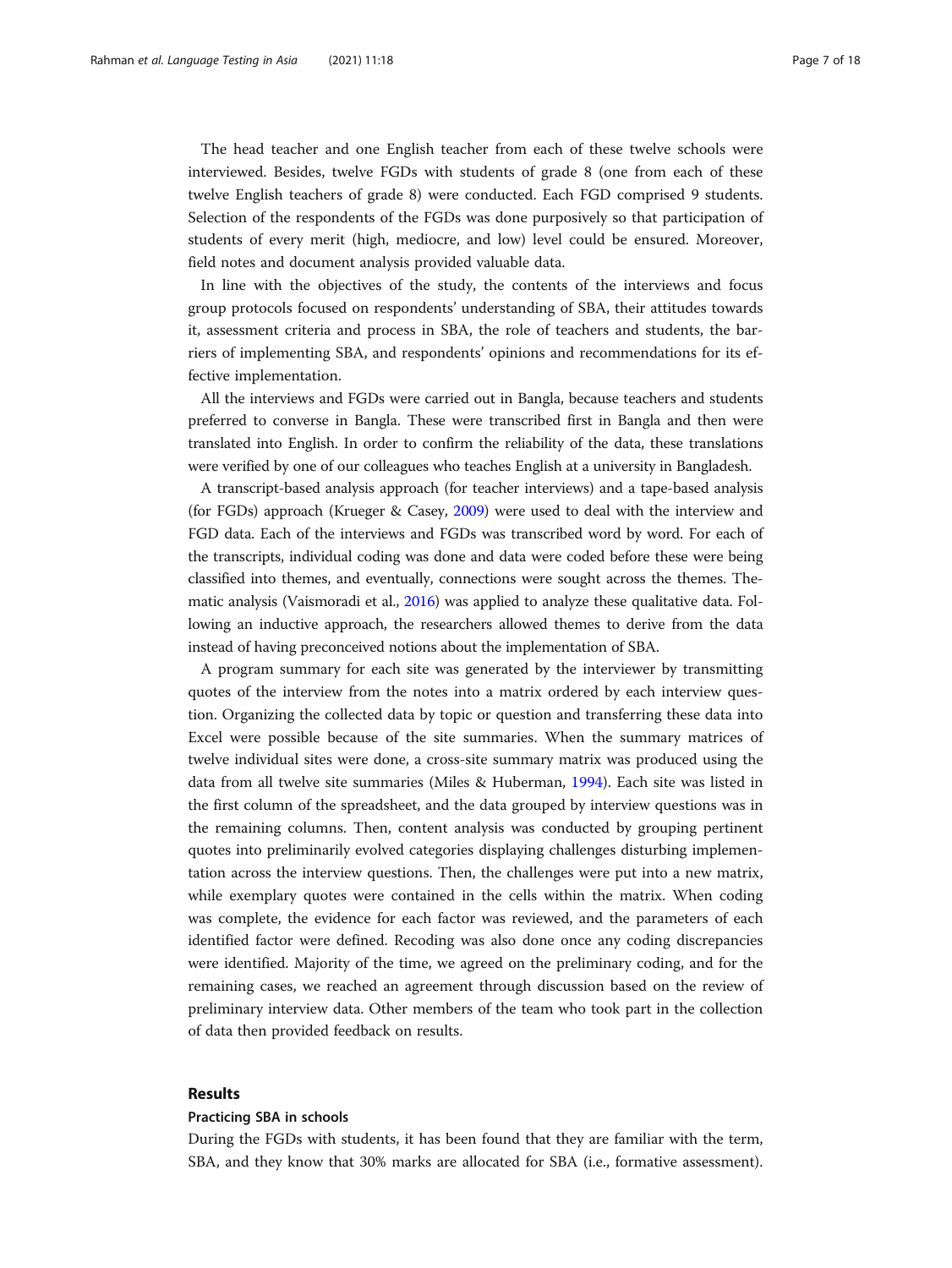But they are not quite familiar with the six components based on which 30% marks should be given. While some of them have no idea about these components at all, others have provided a wide range of components which fail to match the six components (i.e., class test, class work, home work, group work, assignment, and oral presentation) mentioned in the Teachers' Guide (NCTB, [2006](#page-17-0)). One group of students, however, has informed that they have to sit for a class test every month. Results of these class tests were counted as SBA marks.

Data from teacher interviews show that teachers allocate 30% marks for SBA as per the direction of the National Curriculum and Textbook Board (NCTB) and Ministry of Education. But they do not have a clear and comprehensive idea about the SBA system although several years have gone since its inception (in 2007). One of the teachers confessed,

We do not follow SBA in our school. I did not get any training on it either. My idea is not clear about that (Teacher Interview-TI-5).

Another teacher says,

We only need writing and reading [he indicates only reading and writing skills are tested in the public examination], who has spoken well in the class, has got no value. There is SBA but it is an 'eye-wash' (TI-2).

In response to the question, "how do you divide these marks (30% SBA marks) for different components of SBA?" teachers have mentioned, similar to their students, dozens of components for SBA whereas it has only six fixed components as mentioned in the Teachers' Guide (NCTB, [2006](#page-17-0)). The following table shows the six components and a range of different components mentioned by different teachers and students (Table 2).

During interviews when they have been informed about the six components of SBA mentioned in the Teachers' Guide (2006), they confessed that they provided 30% marks for SBA but they did not actually follow the division of marks for the components. They, however, mentioned that they tried to assess students based on the components.

| Components mentioned in Teachers'                                                                                                                                                         | Components mentioned by                                                                                                                                                                                                                                                                                              | Components mentioned by                                                                                                                                                                                                                                                                                                                                                                                 |
|-------------------------------------------------------------------------------------------------------------------------------------------------------------------------------------------|----------------------------------------------------------------------------------------------------------------------------------------------------------------------------------------------------------------------------------------------------------------------------------------------------------------------|---------------------------------------------------------------------------------------------------------------------------------------------------------------------------------------------------------------------------------------------------------------------------------------------------------------------------------------------------------------------------------------------------------|
| Guide (2006)                                                                                                                                                                              | teachers                                                                                                                                                                                                                                                                                                             | students                                                                                                                                                                                                                                                                                                                                                                                                |
| 1. Class test,<br>2. Class work.<br>3. Home work,<br>4. Group work,<br>5. Assignment,<br>6. Oral presentation<br>[N.B. Each component<br>bears 5 marks.<br>Thus, $5 \times 6 = 30$ marks] | 1. Home tasks<br>2. Maintaining cleanliness<br>3. Maintaining discipline<br>4. Maintaining good behavior<br>5. Attendance in class<br>6. Class work<br>7. Group work<br>8. Class performance<br>9. Attentiveness in the class<br>10. Class test<br>11. Preparing daily lessons<br>12. Assignment<br>13. Presentation | 1. Home tasks<br>2. Maintaining cleanliness<br>3. Maintaining discipline<br>4. Maintaining dress code<br>5. Maintaining good behavior<br>6. Attendance in class<br>7. Attendance in assembly<br>8. Handwriting<br>9. Learning<br>10. Class work<br>11. Class performance<br>12. Attentiveness in the class<br>13. Class test<br>14. Preparing daily lessons<br>15. Obeying teachers<br>16. Presentation |

Table 2 Components of SBA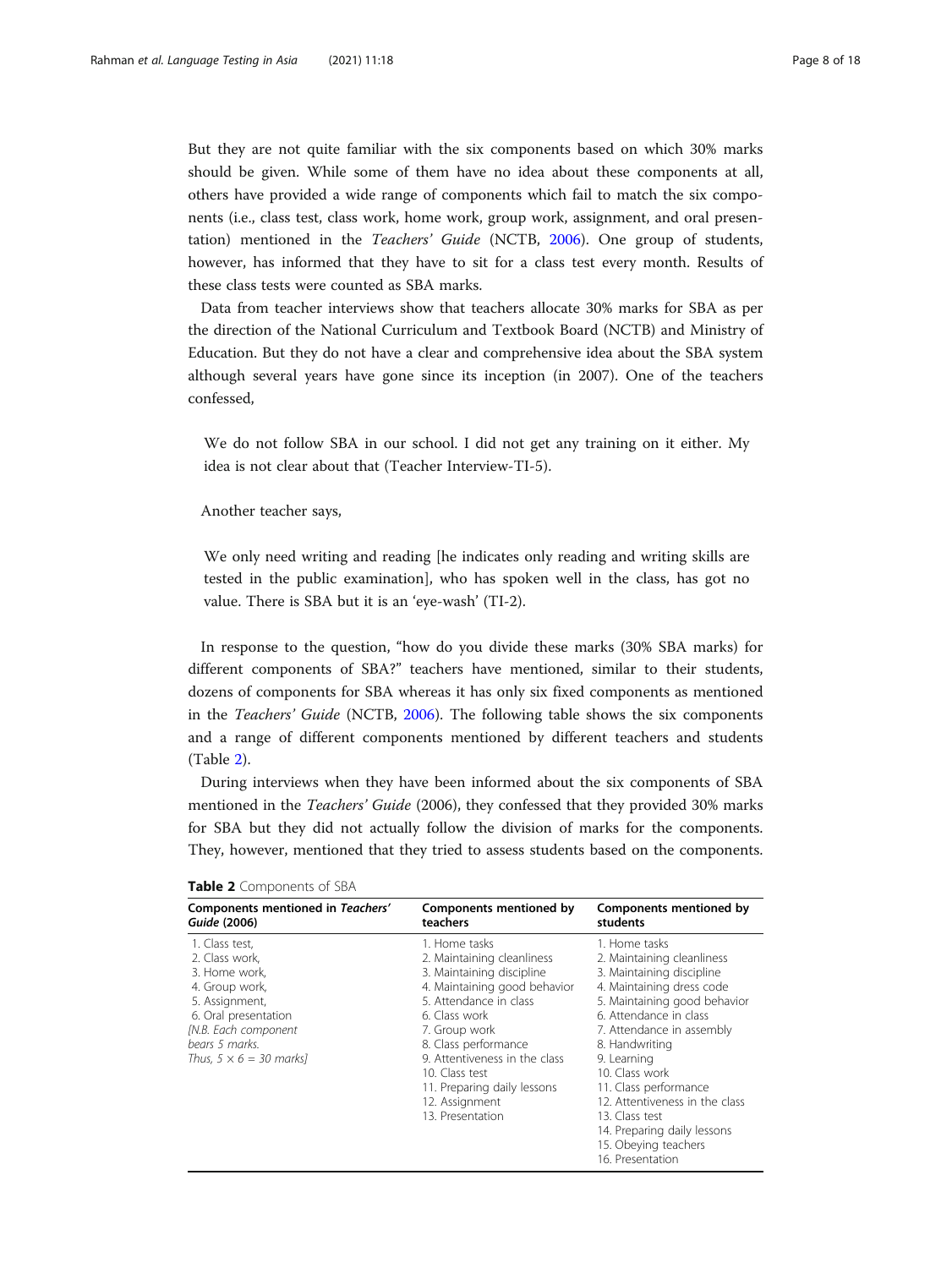The findings of the current study show how these components are practiced by these teachers (Table 3).

The findings of the study show that although most schools involved their students in class tests, class works, group works, home works, and oral presentation, it was not done in the way it was supposed to be done. Especially class works, group works, home works, and oral presentation were not practiced and considered a part of formative assessment. Rather, they were done casually in the sense that they did these as routine tasks/activities in the classroom and these tasks went unrecorded and unmarked. Consequently, although students had to sit for class tests weekly/monthly, had to do class work, had to be engaged in group works, and had to submit home works, these hardly took the form of SBA as it has been mentioned in Teachers' Guide (2006) and hardly played any role in identifying the weakness of the students, giving them remedial measures to overcome the weaknesses, and eventually improve their learning and achievement.

As teachers did not practice SBA according to the instructions given in the Teachers' Guide (2006) and did not record marks for class work, home work, group work, assignment, and oral presentation, they had been asked how marks were given in SBA. In addition, their grade sheets had been consulted. These data show that different teachers adopted different strategies for giving marks in SBA. Some teachers treated class tests as SBA and, eventually, they recorded the marks of these tests as marks for SBA. Some other teachers gave more or less average marks to all students in SBA. On the other hand, another group of teachers gave proportional marks in SBA considering individual students' marks in term final examinations. The following table shows how the twelve teachers give marks of SBA (Table [4\)](#page-9-0).

From the table, we see that most teachers (50%) give average marks in SBA to all students, while others (33.3%) give proportional marks to individual students based on his/her marks in terminal examinations. Another notable point is that the majority of the teachers (83%) intentionally give more marks to weak students to ensure a passing grade, and to some preferred students to increase their grade as shared by some students during FGDs. Some of them (16.7%), on the other hand, count monthly/weekly class tests' marks as SBA marks. One teacher shared,

There are three terminal exams in our school. Besides, we take some subject-wise model tests in monthly basis. The monthly exam is treated as SBA. (TI-4)

| Components No. of    | teachers<br>practicing | practicing         | Frequency of Frequency mentioned in Revised<br>Announcement from Ministry of Education in the Register | Marks recorded |
|----------------------|------------------------|--------------------|--------------------------------------------------------------------------------------------------------|----------------|
| Class tests          | 12                     | $2-4$ /term        | $\mathcal{P}$                                                                                          | Yes            |
| Class works          | 12                     | Almost<br>everyday |                                                                                                        | <b>No</b>      |
| Group works 12       |                        | Almost<br>everyday | 3                                                                                                      | No             |
| Home works 12        |                        | Twice/week         | $\mathcal{D}$                                                                                          | No             |
| Assignment           |                        | Twice/term         |                                                                                                        | Yes            |
| Oral<br>presentation | $\Omega$               | 0                  | 3                                                                                                      | N/A            |

Table 3 Picture of teachers' practice of different components of SBA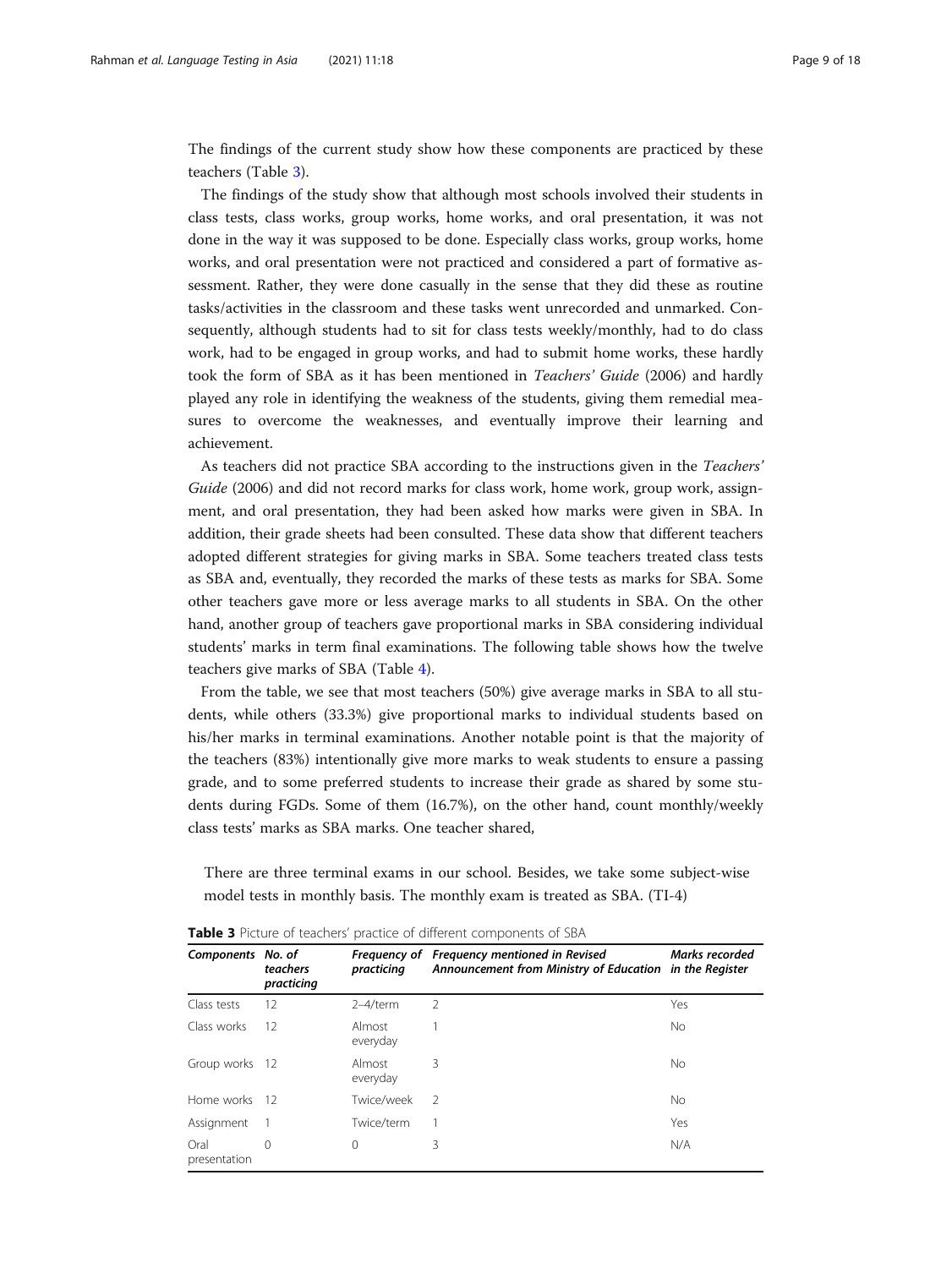| <b>Teacher</b> | Averagely | Proportionately | To give passing grade/<br>increasing grade | Class tests'<br>marks as SBA |
|----------------|-----------|-----------------|--------------------------------------------|------------------------------|
| $\mathbf{1}$   | Yes       |                 | Yes                                        |                              |
| $\overline{2}$ | Yes       |                 | Yes                                        |                              |
| 3              |           | Yes             | Yes                                        |                              |
| 4              | Yes       |                 | Yes                                        |                              |
| 5              |           | Yes             | Yes                                        |                              |
| 6              |           |                 |                                            | Yes                          |
| $\overline{7}$ | Yes       |                 | Yes                                        |                              |
| 8              | Yes       |                 | Yes                                        |                              |
| 9              |           | Yes             | Yes                                        |                              |
| 10             | Yes       |                 | Yes                                        |                              |
| 11             |           |                 |                                            | Yes                          |
| 12             |           | Yes             | Yes                                        |                              |

<span id="page-9-0"></span>Table 4 Strategies adopted in giving marks of SBA by teachers

Most teachers apply another malpractice in this regard. They are found to give more marks in SBA to help poor students earn a passing grade and to some others to increase their grades.

Teachers usually give pass marks in SBA without thinking. Actually, the teachers are not aware of the importance of SBA. … If the students cannot perform well, then the teachers give more marks in SBA, so that the students can pass in the terminal examinations. So, in the remote schools like ours, SBA is not so effective. (Head Teacher Interview-HTI-6)

Grade sheets of some other teachers show that they give abundance of marks in SBA to all students. A grade sheet of four students of a particular English teacher studied reads like this (Table [5](#page-10-0)).

In response to a similar question on teacher's providing marks on SBA, students provided some more information where they mentioned that teachers preferred to provide good marks (on SBA) to those students who attend private tuition to them.

Similarly, the majority of the head teachers are fishy about the honesty of teachers. They think that there is a great chance of corruption in SBA marking.

Without any doubt, SBA is good. It should be included in JSC or SSC. But as in SBA there are some marks in teacher's hand, it has a chance of corruption. But it would be better to include it with the final exam. (HTI-1)

This finding conforms to what had been reported by ADB [\(2015](#page-16-0)). It reported that "There are widespread concerns that the educational context is not suitable for this more subjective form of student assessment. Students and families have raised concerns that teachers could manipulate students' marks to fit their own advantage" (p. 20).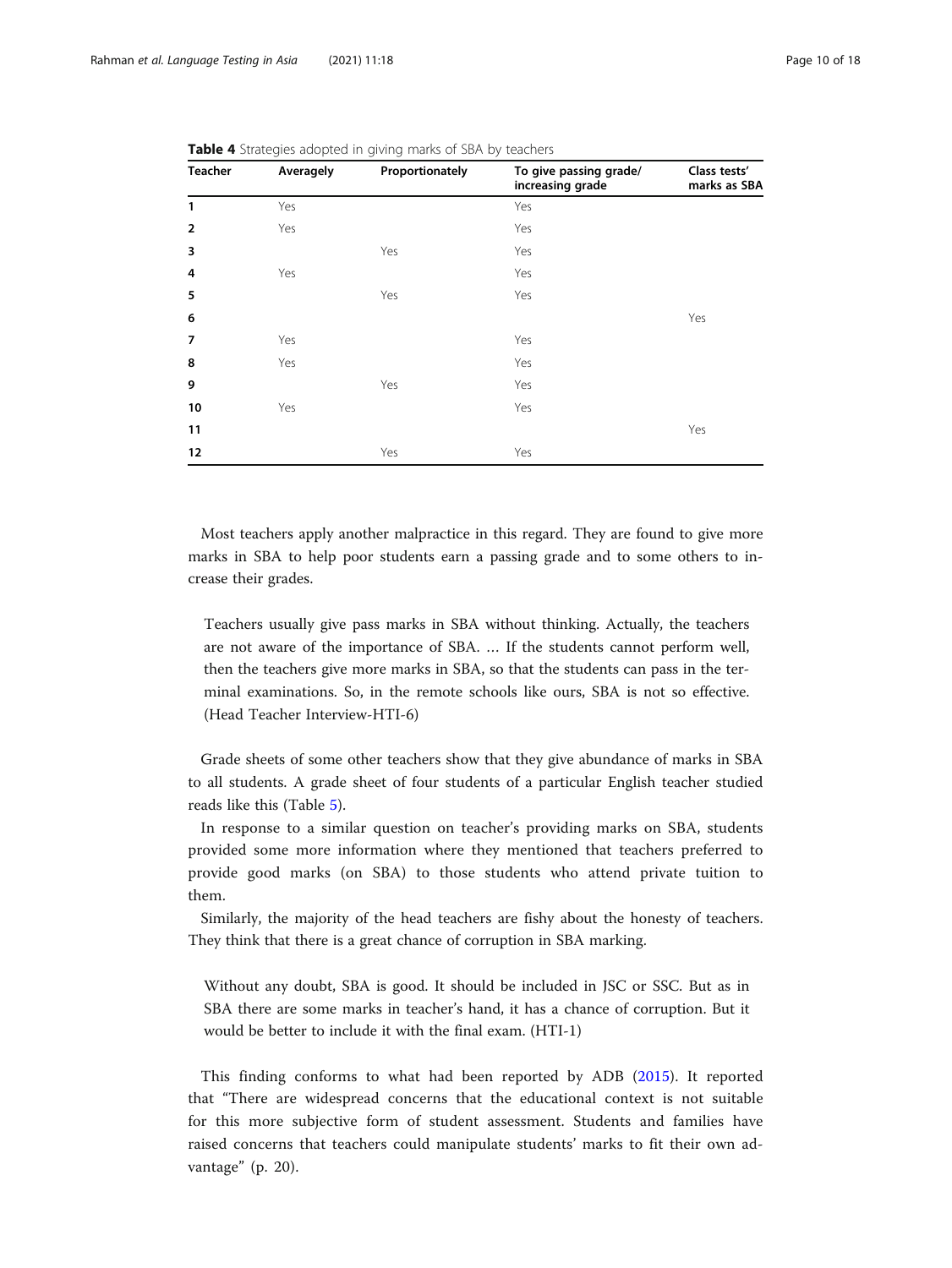| Name of<br>students | Name of<br>examinations | Marks in term<br>finals (out of 70) | Marks in SBA<br>(out of $30$ ) | <b>Total (100)</b> |
|---------------------|-------------------------|-------------------------------------|--------------------------------|--------------------|
| Α                   | 1st term exam           | 25                                  | 30                             | 55                 |
|                     | 2nd term exam           | 55                                  | 28                             | 83                 |
|                     | Final term exam         | 31                                  | 30                             | 61                 |
| B                   | 1st term exam           | 25                                  | 30                             | 55                 |
|                     | 2nd term exam           | 48                                  | 28                             | 76                 |
|                     | Final term exam         | 51                                  | 30                             | 81                 |
| C                   | 1st term exam           | 15                                  | 24                             | 39                 |
|                     | 2nd term exam           | 28                                  | 28                             | 56                 |
|                     | Final term exam         | 40                                  | 30                             | 70                 |
| D                   | 1st term exam           | 13                                  | 24                             | 37                 |
|                     | 2nd term exam           | 25                                  | 28                             | 53                 |
|                     | Final term exam         | 40                                  | 30                             | 70                 |

<span id="page-10-0"></span>

| Table 5 Abundance of marks given in SBA (source: field notes) |  |
|---------------------------------------------------------------|--|
|---------------------------------------------------------------|--|

# Challenges in implementing SBA in schools

The present study discovers that SBA appears to the teachers as a "top down approach." As a result, English teachers consider the practice of SBA "an eye-wash," and the head teachers regard it as "official formality."

SBA would be effective if it were included in the JSC and SSC exam. As it is not practiced, SBA is done just for showing the official formality. (TI-10)

There is SBA but it is an 'eye-wash' because the SBA marks is given relatively to written marks. (HTI-11)

This finding conforms with the finding of the study on the implementation of SBA in South Africa by Reyneke ([2016](#page-17-0)) who comments, "In the South African system, however, SBA in English classrooms seems to amount to nothing more than regular summative testing, grading and record keeping of marks to satisfy bureaucracy and prepare candidates for high-stakes examinations" (p. 1).

Teachers think that since the traditional role of assessment in the classrooms of Bangladesh (as opposed to classroom-based assessment) had been exam preparation and the marks given in SBA bears no "reflection" in public examinations, neither teachers nor students found the importance of such practice and consequently, and hence, they hardly show interest in it.

Teachers are giving much importance on SBA but it seems less important to the students. Because there is no reflection of SBA in the certificate (public) exams like SSC, JSC etc. SBA has no value to the students when they are going to get admitted into college. (HTI-8)

The present assessment system is not appropriate for evaluating students' learning outcome of English language. I think something more is needed. For example, in SBA some marks can be allocated to test the speaking skill of the students. As there no such allocation of marks, they do not take any preparation. (TI-9)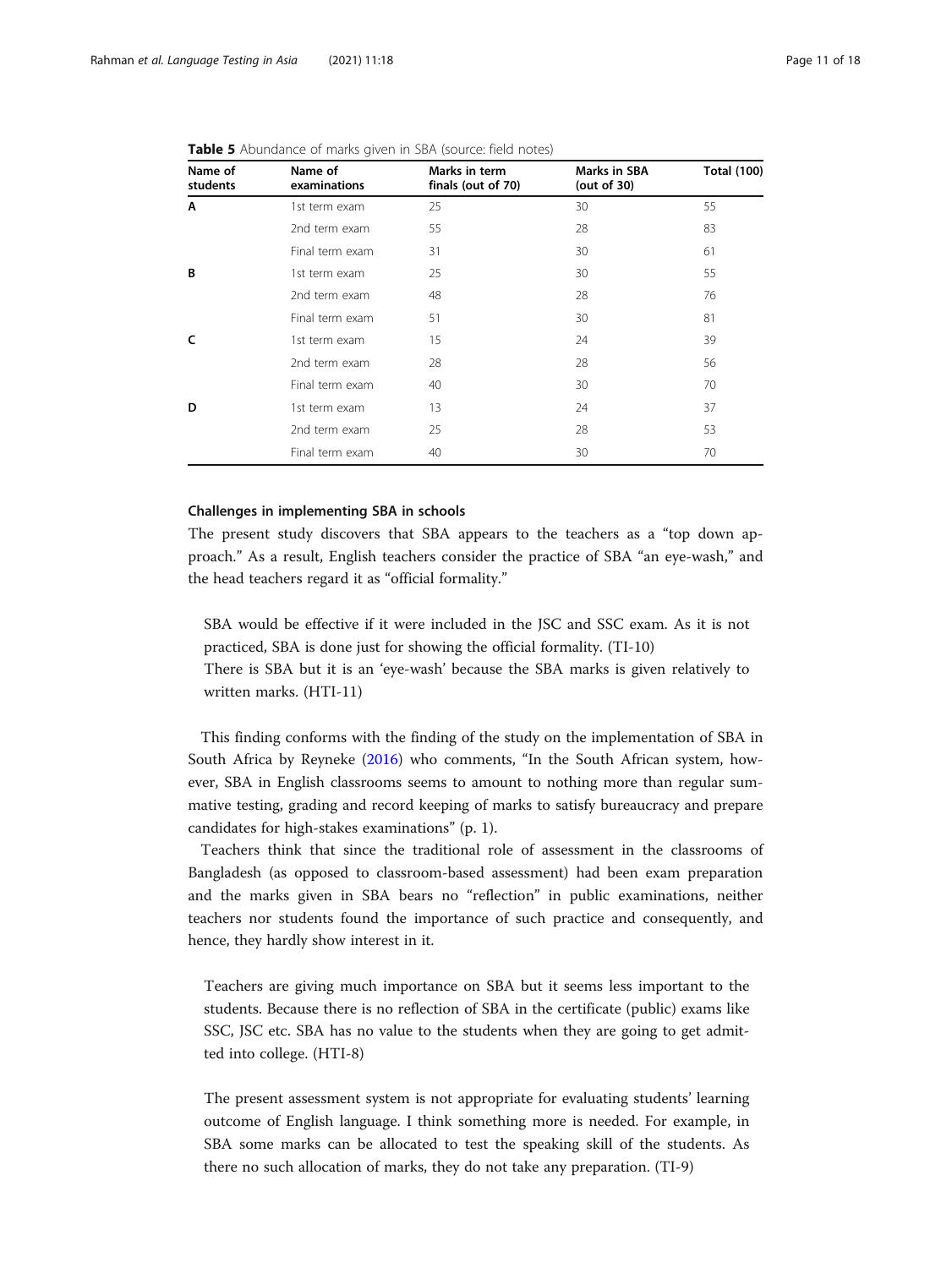Lack of sufficient orientation to and training on SBA and the consequent absence of teachers' classroom assessment literacy had also been identified as barriers to the implementation of SBA in the schools. A number of teachers in the interviews informed that they received no formal training or exposure to SBA.

We do not follow SBA in our school. I did not get any training on it either. My idea is not clear about this (TI-5).

As a result, head teachers found,

Teachers usually give pass marks in SBA without thinking. Actually, the teachers are not aware of the importance of SBA. (HTI-6)

Teachers' major concern with SBA was their perception that it was the last of too many new initiatives that they had to juggle, along with their busy schedules and heavy workload. The study found that an English teacher had to teach at least 6–7 classes each day. As a result, they hardly had time to work on SBA. Head teachers shared,

Teachers are not interested to follow the SBA system as it demands more time and industry besides the regular classroom activities. (HTI-3) SBA is creating extra pressure for the teachers. I think traditional system is better than SBA. (HTI-12)

They also pointed out that their schools have a large student population. Some of the classrooms have even as many as 93 students. In such large classes, they found it hardly possible to practice the multifaceted assessment tools.

… teachers are not interested to follow the SBA system as it demands more time and industry besides the regular classroom activities. (HTI-2)

The number of students in each section in our schools is very large. So, we can't implement the SBA. But I believe it should be followed in English. (HTI-5)

These findings conform to the findings of a feasibility study (in 2009–2010) conducted on the SBA model. This feasibility study also found this model as "too labor intensive" for classroom teachers teaching large classes having insufficient training to prepare the students etc. (ADB, [2015](#page-16-0): 21).

Some teachers found the contents of the syllabus very big. So, they believed if they were engaged in several types of assessment all the year round, they would fail to cover the entire syllabus in the stipulated time.

The prescribed method cannot be followed as students' involvement is not so impressive and the number of lessons is too many in the book to finish them in time. (TI-12)

Head teachers were also concerned that their teachers were not adequately prepared to implement SBA under the present socio-economic condition of the teachers. As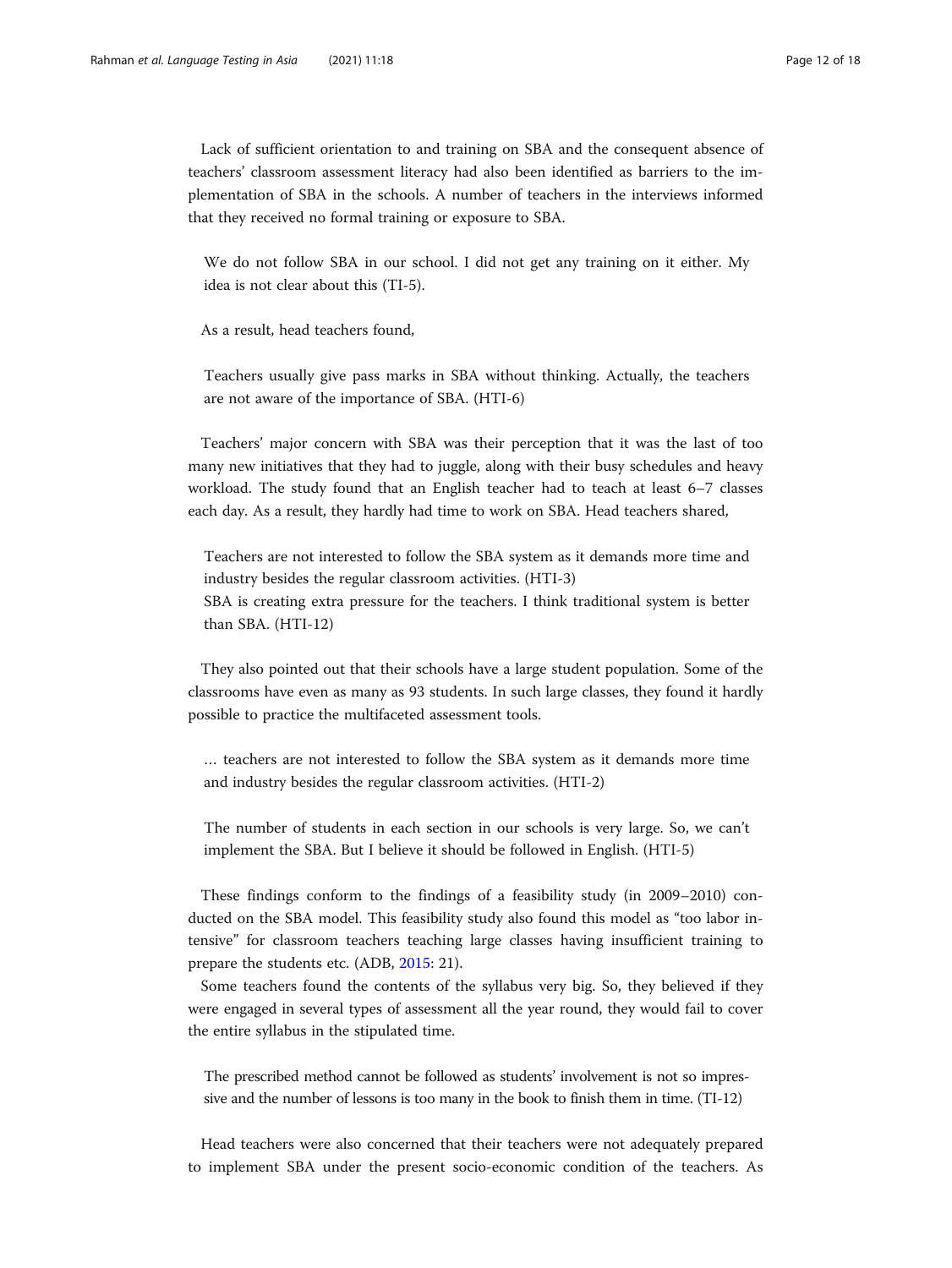most teachers were financially insolvent and the salary they received was insufficient, they had to engage themselves in other jobs besides teaching. So, it was hardly possible for them to provide extra time for the extra work they had to do for implementing SBA.

SBA is an effective means of assessment but because of socio-economic conditions of teachers and heavy work-load of teachers, it can be applied appropriately and effectively. (HTI-9)

As mentioned above, some participants including a number of head teachers were doubtful about the honesty and fairness in providing marks in SBA to students; they believed that those students who took private tuition to the English teachers were blessed with full/good marks in SBA by the respective teachers.

Another seamy side of SBA is that, there is a scope of doing partiality by the teachers who practice private tuitions. They may give more numbers or point to their private tuition students. (HTI-4)

… But as in SBA there are some marks in teacher's hand, it has a chance of corruption. (HTI-10)

Above all, the interview sessions with respondents indicated that there was hardly any monitoring and supervision with regard to the implementation of SBA. Monitoring in any assessment for English and all other subjects' teachers was usually conducted by head teachers. But most head teachers informed that since they remained busy with their own classes and administrative works, they could hardly monitor teachers' practice in the classrooms closely although they guided teachers in general. But considering guidance in assessment practice, in particular, was not done in the truest sense. They always instructed teachers to assess students in the class regularly, asking them oral questions. They instructed them to test students orally what had been taught in the previous class, so that teacher could be able to see the understanding of his/her students.

To be honest because of my business with administrative works and my own class it is not possible for me to guide them in this regard (about SBA). Generally, we discuss about this and others in the teachers' meetings. (HTI-7)

According to teachers and head teachers, there is no monitoring from NCTB or education boards which also thwarted them from practicing SBA.

Although we follow year-ending exam only, I think SBA is more effective. We are observing our students for five years. So, it would be more fruitful to make judgment by us. But as board authority does not monitor the implementation of SBA and do not compel us to follow SBA, we do not follow it. (HTI-8)

# **Discussion**

The implementation of any assessment initiative at the classroom level mostly hinges on existing ideas of teachers about their everyday teaching practice and the extent to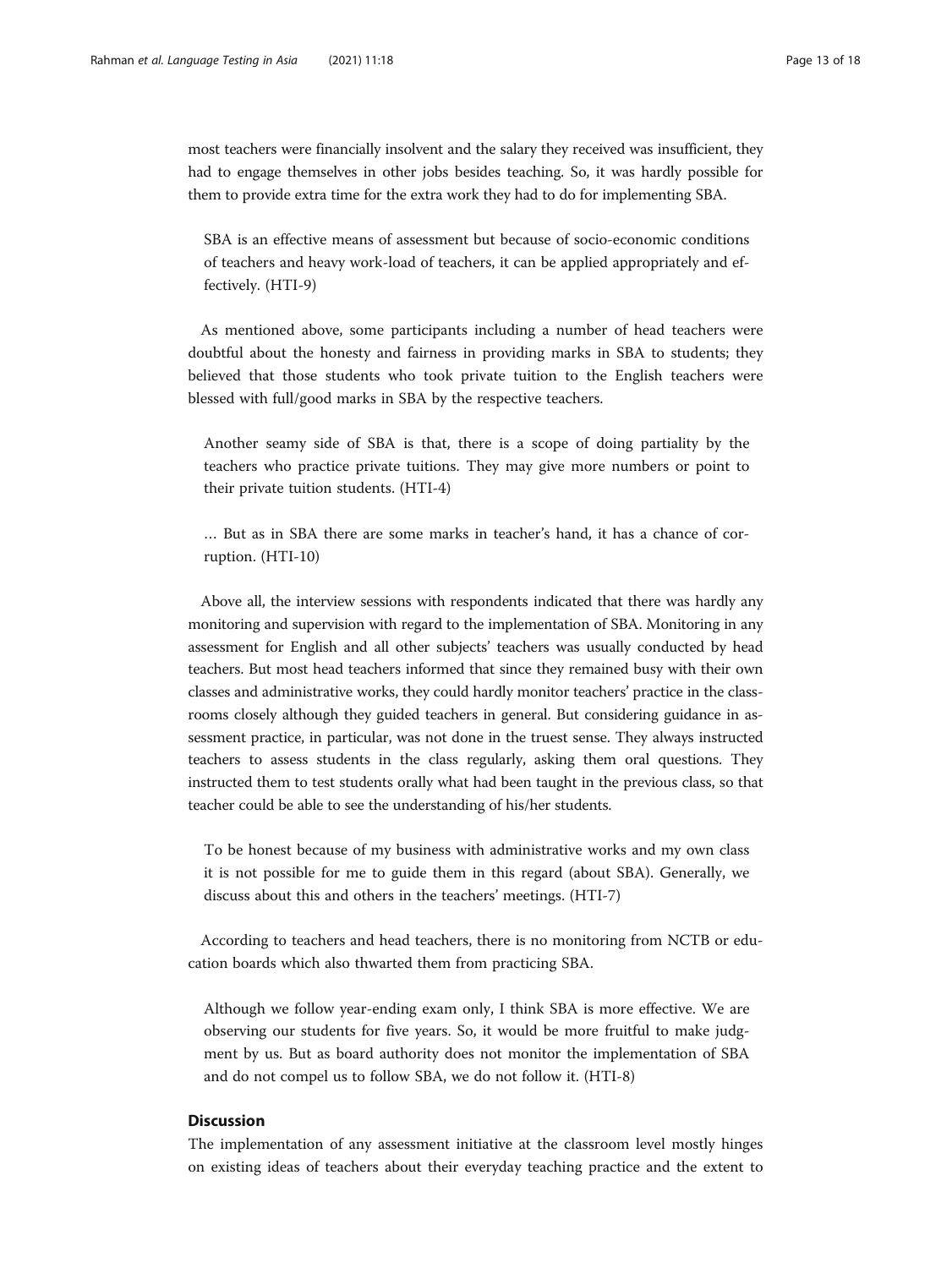which they consider the new assessment initiative as required and practical. Previous records for assessment initiatives display a very modest degree of implementation, partly because assessment innovators were unable to ascertain where the teachers were.

The findings of this study explored that overall teachers possess negative attitudes towards SBA. They confessed that they did not practice SBA in their schools; rather, they preferred and emphasized year-end, high-stakes examination, ignoring SBA and, hence, students were not benefited by the introduction of SBA. The study explored a number of reasons why SBA was not practiced in the schools. The findings of this study have deviations and adherences to the previous studies that reveal the contributions of the study in existing and expanding knowledge of this field.

The findings of the current study contradict with three out of the four findings of Purvin [\(2011](#page-17-0)) who found that (a) SBA was being practiced is as planned; (b) students possessed a good understanding of the features and objectives of SBA; and (c) they believed that SBA was playing effective roles in shaping their process of learning, development of skills, and good behavior. As far as the reasons for failure to implement SBA are concerned, the findings of the current study match with her fourth finding and the findings of ADB ([2015\)](#page-16-0), i.e., insufficient infrastructural and manpower facilities such as inadequate classrooms, very large class sizes, teaching aids, shortage of teachers, short lesson durations, heavy workloads, and insufficient training.

Besides these, the current study explored several significant factors which stood in the way to the implementation of SBA. These were teachers' negative attitude towards SBA, no reflection of the marks of SBA in Junior School Certificate (JSC) public examination, lack of validity and reliability of SBA as the assessment tool, lack of honesty and fairness in teachers, and large contents of the syllabus.

The present study agrees with the "dubious[ness] about the credibility of SBA" that Begum and Farooqui [\(2008](#page-16-0); p.50) expressed at the very early year of the inception of SBA (2007) in Bangladeshi schools. Similar to the findings of several studies conducted in other countries such as Arrafii and Sumarni [\(2018](#page-16-0)), Sidhu et al. [\(2018\)](#page-17-0), Ong ([2010](#page-17-0)), Berry ([2011\)](#page-16-0), Omorogiuwa and Aibangbee [\(2017\)](#page-17-0), Byabato and Kisamo ([2014](#page-16-0)), Maile (2013), Kanjee and Sayed [\(2013\)](#page-17-0), Reyneke [\(2016\)](#page-17-0), and Arumugham [\(2020\)](#page-16-0), teachers of Bangladeshi schools are not quite familiar with the present assessment system, especially with SBA as a means of alternative and continuous assessment, due to lack of training and monitoring. Therefore, it is not surprising, although unexpected that they cannot realize the importance and utility of SBA and, hence, cannot reap the benefits of it by employing a variety of assessment strategies to capture varied learning and providing effective feedback to students which has been prescribed by NCTB ([2006](#page-17-0)). Hence, students were not benefited by SBA in Bangladesh as it was also found in a South African SBA study conducted by Dube-Xaba and Xulu ([2020](#page-17-0)). When teachers do not have a clear and comprehensive understanding of what they are doing, they will surely fail to achieve the goals set by the policy makers (Arumugham, [2020](#page-16-0)).

Similar to the finding of the study by Arumugham [\(2020\)](#page-16-0), this study found that teachers preferred and put more emphasis on year-end, high-stakes examination, ignoring SBA. It was also found that they used "oral questioning to students" as the most common form of assessment, although they occasionally also allowed students to write down answers to the questions and then read out selected few, engaged students in group works, class works, etc. Such assessment practice cannot provide teachers with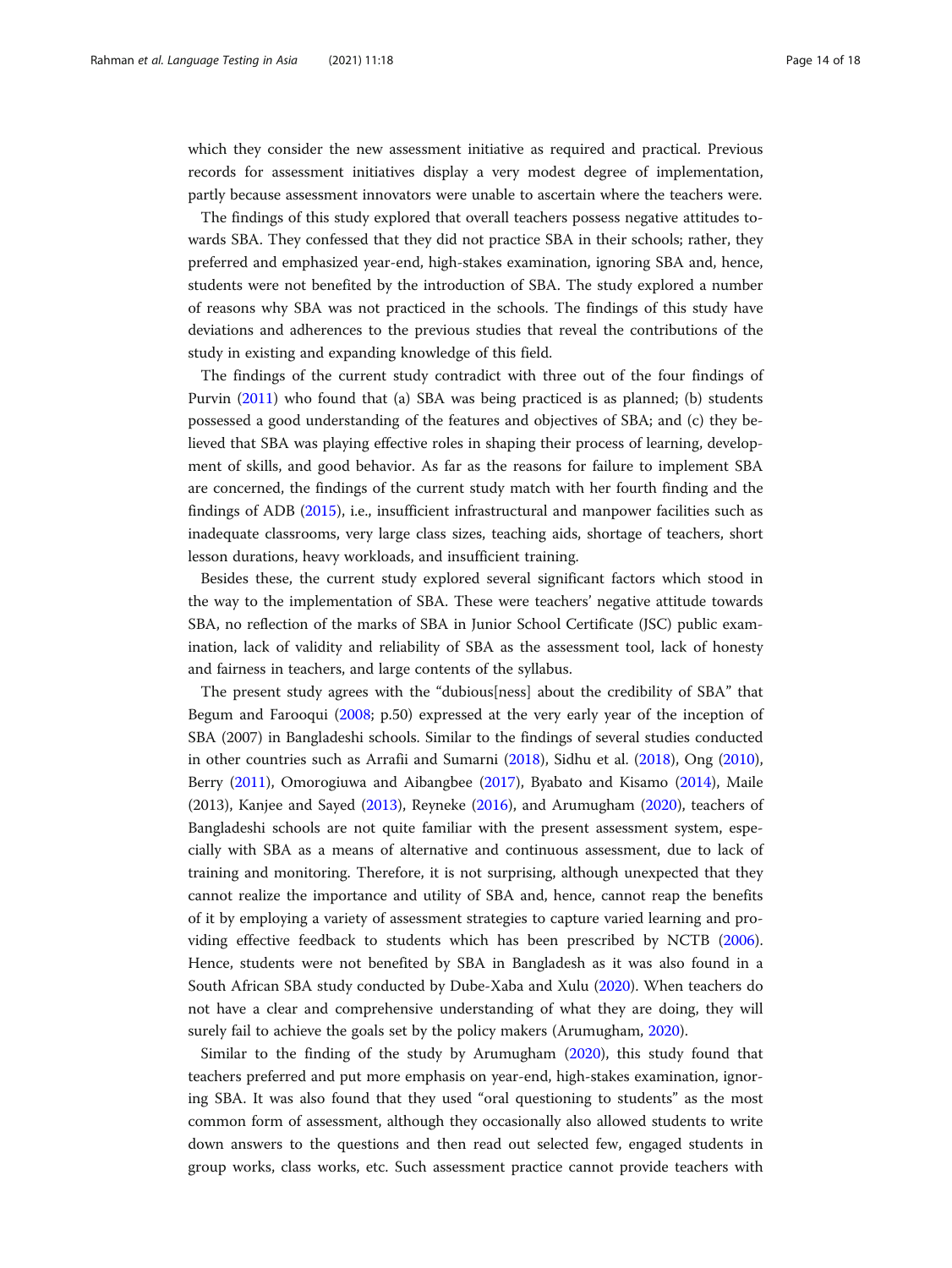the opportunity of assessing the development of students' language skills. This type of assessment practice, which ignores the idea of diagnosing students' weakness, is often unproductive.

The current study, however, has also explored the reasons behind failure in implementing SBA in their English classrooms. These are teachers' negative attitude towards SBA, their heavy workloads, large student population, large contents of syllabus, no reflection of the marks of SBA in public examinations, lack of honesty and fairness in teachers, lack of validity and reliability of SBA as an assessment, poor socio-economic conditions of teachers, and absence of monitoring and supervision by the concerned authority like NCTB, education boards, etc.

# Conclusion

This study explored the recent situation of implementing SBA, respondents' (teachers' and students') attitudes towards SBA, and the challenges that teachers of Bangladesh faced in implementing school-based assessment. The key findings reveal that the absence of reflection of the marks of SBA in public examinations, teachers' insufficient orientation towards SBA, their negative attitude, lack of validity and reliability of SBA as an assessment tool, teachers' lack of honesty and fairness, their poor socio-economic conditions of teachers, their heavy workloads, large student population, large contents of syllabus, and absence of monitoring and supervision by concerned authorities were the barriers which impeded the successful implementation of this formative assessment approach. Against a contextual backdrop where a tension between the means of earning the livelihood and honesty (on teachers' part) exists, implementing alternative assessment approaches such as SBA becomes more challenging. There appears to be an inherent incongruity in the aims of the policy which was likely to hinder the effective implementation of SBA. Further research around these tensions is needed as is more research and professional development on how learner-centered assessment strategies can be implemented in developing countries.

# Implications and recommendations

The study carries certain implications for the decision-makers; designers of curricula, assessment, and testing; teachers; and teacher trainers involved in the Bangladeshi educational system and elsewhere. The findings of the study lead to some suggestions on what could be done to make formative assessment practice happen. In order to minimalize the challenges to implement new assessment initiatives at the classroom level, it is needed to employ strategies that are contextually suitable and practical (Ahmmed & Mullick, [2014\)](#page-16-0).

To make this assessment system happen in the schools, teachers' current beliefs and understanding in terms of formative assessment need to be challenged and they should be provided with opportunities to come to terms with the principles and philosophy of the assessment scheme. Above all, the teachers themselves ought to embrace the learning process (Arumugham, [2020](#page-16-0)). Steps need to be taken to extensively orient teachers to SBA and its importance and bring about change in their perception through teachers' professional training and development (Ong, [2010;](#page-17-0) Sidhu et al., [2011](#page-17-0)). At the same time, it should be ensured that curriculum and assessment specialists from NCTB and district education office and school top management especially the school head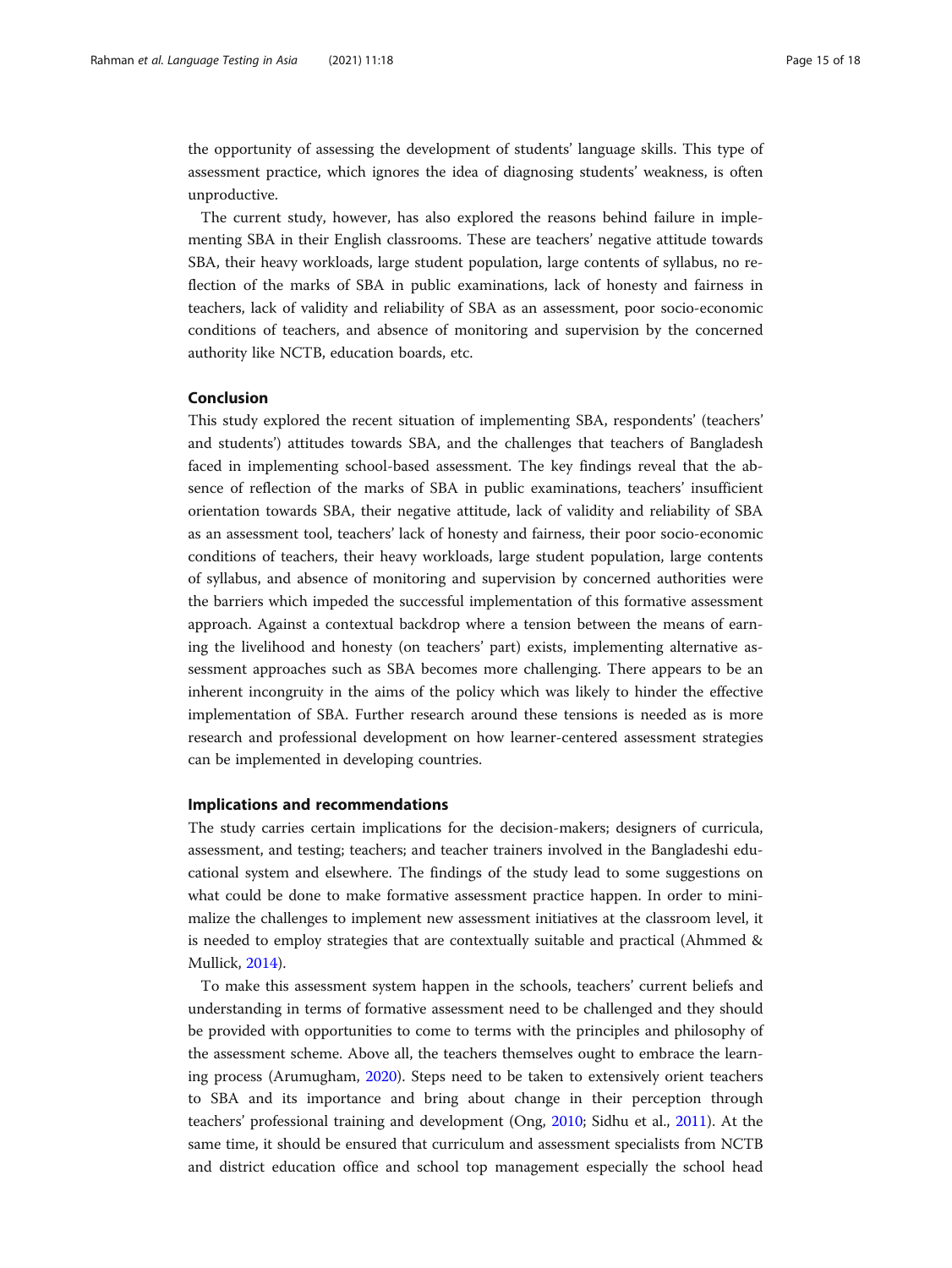teachers, assistant head teachers, and senior assistant teachers should be involved in monitoring, supervising, and assisting teachers with regard to the implementation of SBA. The final grade in English should include both the marks of SBA (30%) and JSC examination (70%), where a reflection of the marks of SBA in Junior School Certificate (JSC) public examination can be ensured and, hence, both teachers and students will feel motivated to practice SBA. Moreover, the contents of the syllabus require revision and abridgement so that the entire syllabus could be touched in one academic year.

Besides, it is perhaps high time to consider the tremendous workload a teacher has to undertake. So, a reduction in workload and a section-wise decrease in the number of student enrolment may be steps in the right direction. Regarding the increase in paper and administrative work such as filling in forms, cards, and report books, a large majority of the respondents felt schools should be provided with more office personnel to help reduce their workload. Above all, to help teachers be financially sound and concentrate solely on their profession, a handsome pay-scale must be introduced so that they do not need to worry about their day-to-day expenses. Thus, the effective implementation of this formative assessment scheme "depend[s] on proper management of resources and manpower" (Begum & Farooqui, [2008:](#page-16-0) 50).

# Limitation and future researches

The most important limitation of the study is the sample size and geographical areas and locations of the study. Since it is a qualitative study, the sample size of the study is limited. Hence, it is hard to term these samples as representative of all the schools of Bangladesh. However, the homogeneity and centralization of the school system in Bangladesh (Hossain & Tavakoli, [2008;](#page-17-0) Rahman et al., [2021](#page-17-0)) specify that even if the findings are specific to the particular research contexts, other schools were undeniably likely to be facing the same phenomena. Moreover, to make the samples as representative of the population, schools from both urban and rural areas were selected. Notwithstanding its limitations, this study is one of only very few studies that report issues related to the implementation of SBA at secondary schools in Bangladesh. However, further large-scale studies employing multi-methods research design with a greater number of respondents including parents and administrators are required to be conducted in the secondary schools of Bangladesh so that a more insightful understanding can be gained.

#### **Abbreviations**

SBA: School-based assessment; FA: Formative assessment; SA: Summative assessment; AoL: Assessment of learning; AfL: Assessment for learning; TBA: Teacher-based assessment; SESIP: Secondary education sector improvement project; FGDs: Focus group discussions; NCTB: National curriculum and textbook board; JSC: Junior school certificate

#### Acknowledgements

Not applicable

#### Authors' contributions

All authors had equal contribution in the process of the paper. The authors read and approved the final manuscript.

#### Authors' information

Ehsan Namaziandost was born in Shiraz Province of Iran in 1985. He holds an MA degree in TEFL from the Islamic Azad University of Ahvaz. He got his Ph.D. in TEFL at Islamic Azad University, Shahrekord, Iran. His main interests of research are CALL, TEFL, Second Language Acquisition, Educational Psychology, Motivation and Anxiety, EFL Teaching and Learning, Language Learning and Technology, Teaching Language Skills, and Language Learning Strategies. His research papers and articles have been published by different international journals. Ehsan is an international reviewer who did more than 950 reviews up to now.

<https://publons.com/researcher/3192443/ehsan-namaziandost/peer-review/>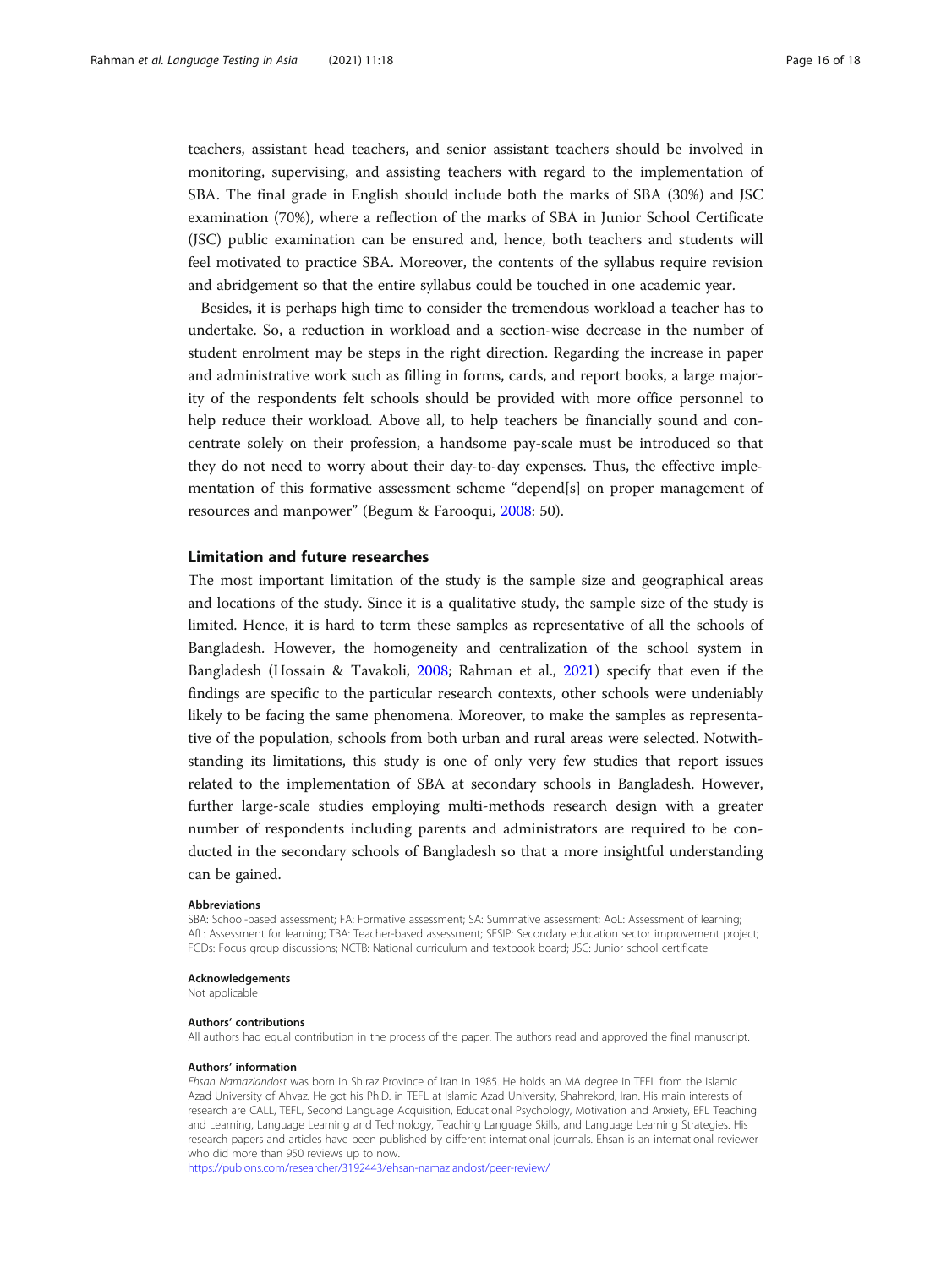<span id="page-16-0"></span>Ehsan is a member of editorial boards of Current Psychology, Journal of Psycholinguistic Research, Language Testing in Asia, Frontiers in Psychology, Frontiers in Education, International Journal for Educational Integrity, BMC Psychiatry, BMC Psychology, SAGE Open, Journal of Language and Education, Dialogic Pedagogy: An International Online Journal, International Journal of Language Education, Education Research International, Studies in English Language and Education (SiELE), and CALL-EJ. Ehsan is currently an Associate Editor in Frontiers in Psychology. Google Scholars Profile: <https://scholar.google.com/citations?user=lQh-tNkAAAAJ&hl=en> Publons Profile: <https://publons.com/researcher/3192443/ehsan-namaziandost/peer-review/> Associate Editor, Frontiers in Psychology: <https://www.frontiersin.org/journals/psychology#editorial-board> Member of Editorial Boards, Current Psychology: <https://www.springer.com/journal/12144/editors> Member of Editorial Boards, Journal of Psycholinguistic Research: <https://www.springer.com/journal/10936/editors> Member of Editorial Boards, Language Testing in Asia: [https://languagetestingasia.springeropen.com/about/editorial](https://languagetestingasia.springeropen.com/about/editorial-board)[board](https://languagetestingasia.springeropen.com/about/editorial-board). Member of Editorial Boards, Journal of Language and Education: <https://jle.hse.ru/EditorialBoard>

Member of Editorial Boards, CALL-EJ: <http://callej.org/editorial.html> Member of Editorial Boards, BMC Psychology: <https://bmcpsychology.biomedcentral.com/about/editorial-board> Member of Editorial Boards, International Journal for Educational Integrity: [https://edintegrity.biomedcentral.com/about/](https://edintegrity.biomedcentral.com/about/editorial-board) [editorial-board](https://edintegrity.biomedcentral.com/about/editorial-board)

#### Funding

This study received no funding.

#### Availability of data and materials

The data that support the findings of this study are available from the corresponding author upon reasonable request.

#### Declarations

# Competing interests

The authors declare that they have no competing interests.

#### Author details

<sup>1</sup>Bangabandhu Sheikh Mujibur Rahman Maritime University, Dhaka, Bangladesh. <sup>2</sup>United International University Dhaka, Bangladesh. <sup>3</sup>Department of English, Shahrekord Branch, Islamic Azad University, Shahrekord, Iran. <sup>4</sup>TESL, Universiti Teknologi Malaysia, Johor Bahru, Malaysia.

#### Received: 2 July 2021 Accepted: 6 August 2021 Published online: 02 September 2021

#### References

- ADB. (2015). Policy reform in Bangladesh's secondary education (1993–2013): Tracing causal processes and examining ADB's contribution. <https://www.adb.org/sites/default/files/evaluation-document/177777/files/topical-ban-sec-educ.pdf>
- Ahmmed, M., Mullick, J. (2014). Implementing inclusive education in primary schools in Bangladesh: Recommended strategies. Educational Research for Policy and Practice, 13, 167–180. https://doi.org/[https://doi.org/10.1007/s10671-013-](https://doi.org/10.1007/s10671-013-9156-2) [9156-2,](https://doi.org/10.1007/s10671-013-9156-2) 2
- Amin, M. Al. (2017). Charting the river: A case study of English language teaching in Bangladesh [The University of Canterbury]. <https://ir.canterbury.ac.nz/handle/10092/14381>
- Alam, F. (2018). Revisioning English studies in Bangladesh in the age of globalisation and ELT. Education in the Asia-Pacific Region, 44, 241–261. https://doi.org[/https://doi.org/10.1007/978-981-13-0708-9\\_13](https://doi.org/10.1007/978-981-13-0708-9_13)
- Al-Wassia, R., Hamed, O., Al-Wassia, H., Alafari, R., & Jamjoom, R. (2015). Cultural challenges to implementation of formative assessment in Saudi Arabia: An exploratory study. Medical Teacher, 37(S1), S9–S19. https://doi.org[/https://doi.org/10.3109/](https://doi.org/10.3109/0142159X.2015.1006601) [0142159X.2015.1006601](https://doi.org/10.3109/0142159X.2015.1006601)
- Arrafii, M. A., & Sumarni, B. (2018). Teachers' understanding of formative assessment. Lingua Cultura, 12(1), 45. https://doi.org/ <https://doi.org/10.21512/lc.v12i1.2113>
- Arumugham, K. S. (2020). School based assessment or centralized examination: Voice of account's teachers. International Journal of Research Culture Society, 4(4), 228–233.
- Aschbacher, P. R. (1993). Issues in innovative assessment for classroom practice: Barriers and facilitators (CSE Tech. Rep. No. 359). University of California, Center for Research on Evaluation, Standards and Student Testing (CRESST).
- Azim, F. (2012). Reforming education by eforming assessment: Theory and practice of school based assessment (SBA) in Bangladesh. 1–15.
- Begum, M., & Farooqui, S. (2008). School based assessment: Will it really change the education scenario in Bangladesh? International Education Studies, 1(2), 45–53. https://doi.org[/https://doi.org/10.5539/ies.v1n2p45](https://doi.org/10.5539/ies.v1n2p45)
- Berry, R. (2011). Assessment trends in Hong Kong: Seeking to establish formative assessment in an examination culture. Assessment in Education: Principles, Policy and Practice, 18(2), 199–211. https://doi.org/[https://doi.org/10.1080/0969594](https://doi.org/10.1080/0969594X.2010.527701) [X.2010.527701](https://doi.org/10.1080/0969594X.2010.527701)
- Black, P., & Wiliam, D. (1998). Assessment and classroom learning. In International Journal of Phytoremediation (Vol. 21, Issue 1). https://doi.org[/https://doi.org/10.1080/0969595980050102](https://doi.org/10.1080/0969595980050102), 5, 1, 7, 74
- Black, P., & Wiliam, D. (2009). Developing the theory of formative assessment. Educational Assessment, Evaluation and Accountability, 21(1), 5–31. https://doi.org[/https://doi.org/10.1007/s11092-008-9068-5](https://doi.org/10.1007/s11092-008-9068-5)
- Brindley, G. (1998). Outcomes-based assessment and reporting in language learning programmes: A review of the issues. In Language Testing (Vol. 15, Issue 1). https://doi.org[/https://doi.org/10.1177/026553229801500103](https://doi.org/10.1177/026553229801500103), 15, 1, 45, 85
- Byabato, S., & Kisamo, K. (2014). Implementation of school based continuous assessment (CA) in Tanzania ordinary secondary schools and its implications on the quality of education. Developing Country Studies, 4(6), 55–62.